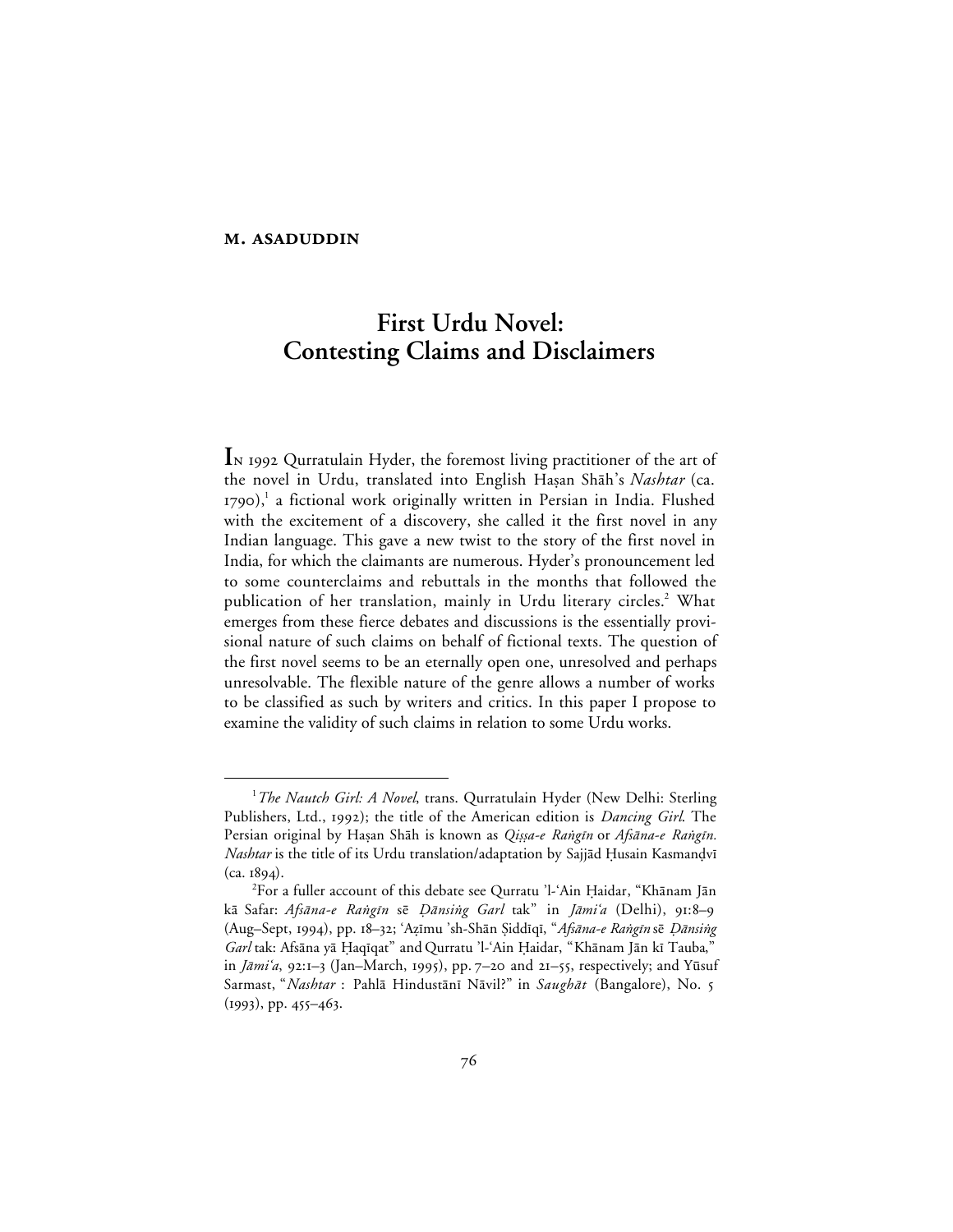To do so, we must first arrive at a workable definition of the genre. The novel has made immeasurable progress in the West, from Rabelais and Cervantes to Flaubert, Dostoevsky and Joyce to Guntar Grass, Marquez, Kundera and Eco, making it the most protean genre in literature, $3$  and providing inspiration to theorists and historians of the novel as diverse as Ian Watt, Lukác, Bakhtin, David Lodge, Robbe-Grillet and others. However, for the limited purpose of this paper I will use the simplest and most conventional definition of the novel as a sustained prose narrative of a certain length which contains a realistic<sup>4</sup> portrayal of individuals and events in society and presents a particular worldview. Furthermore, I will concentrate on a generic analysis of early works, keeping in mind certain normative principles about which there has always existed and, I hope, still exists some consensus, however limited that consensus may be.

The growth and development of the Urdu novel should be seen as a complex interface of Western impact on a literature which was already a fertile ground for absorbing and assimilating this impact. The rise of the novel in Europe was attributed, by Ian Watt and other historians and critics of the genre, to the decline of feudalism, the rise of the bourgeoisie, the growth and development of periodical literature which lead to the formation of a sizable reading public, the growth of individualism, and so on. In the case of Urdu, some of these factors obtain. The rise of the Urdu novel parallels the introduction and spread of the printing press, the emergence of periodical literature, and the spread of education which lead to the growth of a reading public and the urge for social reform. The concept of individualism, associated with the rise of the novel in English, does not seem valid in the Indian situation, at least not in the context of Urdu. Also, the "middle class" as the analogue of its Western counterpart,

 $\frac{1}{3}$ <sup>3</sup>It will be instructive to remember what Carlos Fuentes said about the scope of the novel in modern times: "I think the novel is basically a genre without genre. It cannot fit into any genre, because at that moment it fixes, solidifies and ceases to be the protean genre of genres or dialogue of genres." [The contributor didn't provide the source for this quote. —*Editor***]**

<sup>4</sup> Realism is now a contested concept. Though mimetic or documentary realism as a mode of artistic representation is discredited in modern times, valorizing magic realism of one kind or the other, the fact still remains that in nineteenthcentury India novels in many languages were used as handmaidens for social reform, and to that extent at least, the novel tried to exploit the mode of representational realism.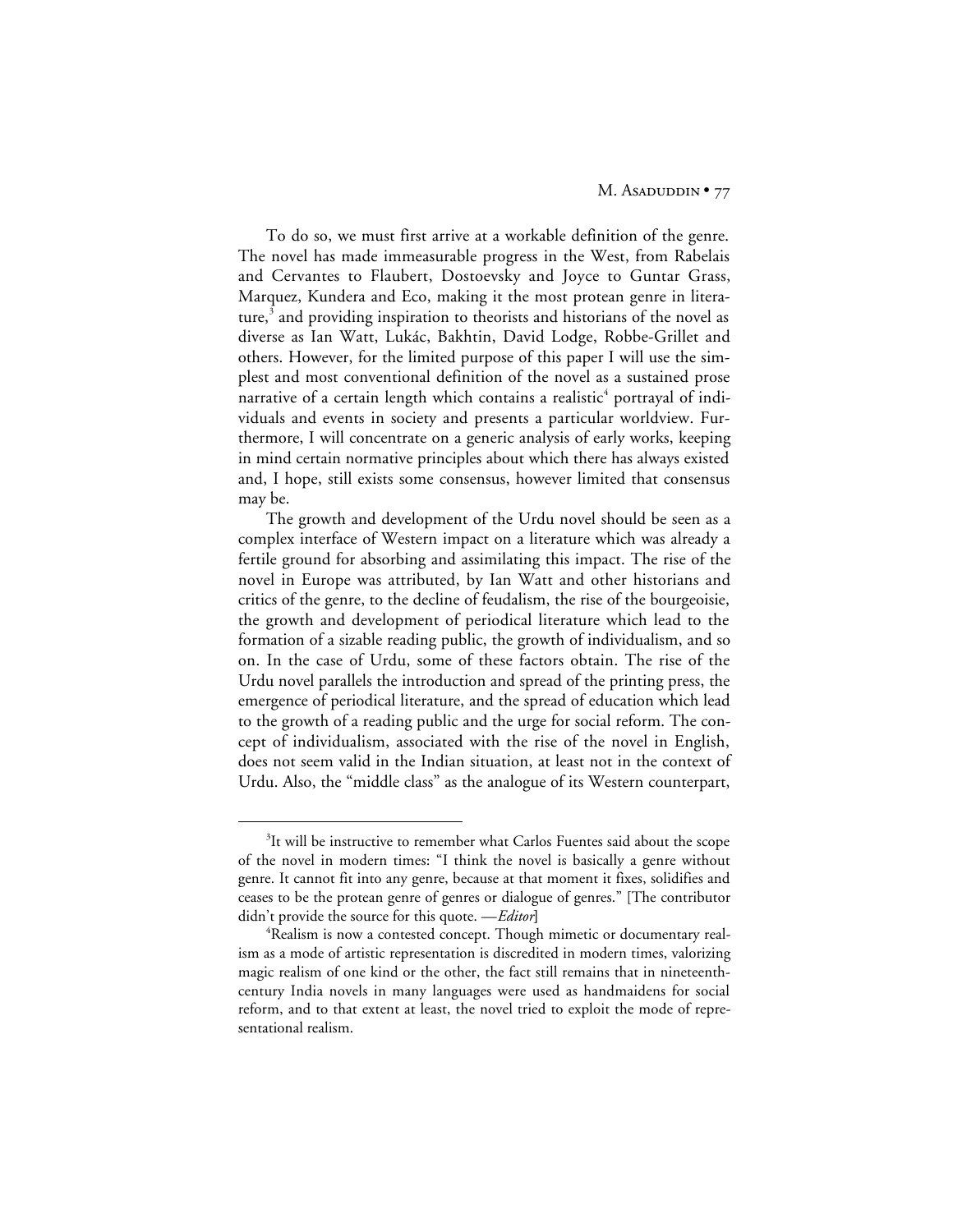or in the sense of a Marxist bourgeoisie, did not exist as a unified class in North India at the time.<sup>5</sup>

In Urdu, the emergence of the novel was preceded by a long-standing tradition of *qissa* or *dāstān* narration. If it is true that the novel is a peculiarly Western import mediated by the English-educated Indian intelligentsia, it is equally true that a readership nurtured on the earlier forms of storytelling took to it quite naturally, without any great sense of shock or novelty. Furthermore, as in the case of many other literatures of India, in Urdu the early phase of prose-fiction writing was marked by romances—historical or otherwise—and edifying or instructional tales.

## **Qissa and Dastan**

In Persian "qiṣṣa" or "dāstān" simply means a tale or a story. However, in its specific literary usage, it denotes the lengthy cycles of medieval romances which consist of heroic and adventurous tales of great courage and valor that include the deployment of supernatural machinery, magic and enchantment (tilism) and adhere to the medieval code of chivalry. These tales were immensely popular and constituted a significant segment of Urdu oral tradition. They were written down largely because of the initiative taken by Munshi Naval Kishore, a famous Lucknow publisher. The most widely known of the dāstāns is Dāstān-e Amīr Hamza, a 46volume work,<sup>6</sup> each volume averaging 900 pages, which is regarded as the

 $\frac{1}{\sqrt{2}}$ <sup>5</sup>For a comprehensive and definitive account of this view see C.A. Bayly, *Rulers, Townsmen and Bazaars: North Indian Society in the Age of British Expansion, 1770–1870* (Cambridge: Cambridge University Press, 1988).

 $^6D$ āstān-e Amīr Ḥamza is available in many Persian, Devanagari and Urdu versions. The reference here is to the most celebrated Urdu version narrated by three famous *dāstān-gōs* of Lucknow—Muḥammad Ḥusain Jāh, Aḥmad Ḥusain Qamar and Taṣadduq Ḥusain—who were hired by Munshi Naval Kishore. The volumes were published between  $1881-1905$ . For a study of the *dāstān* tradition as it developed in South Asia see the following: Gyān Cand Jain, *Urdū kī Naṣrī* Dāstānēn, 2nd ed. (Karachi: Anjuman-e Taraqī-e Urdū, 1969); Shamsu 'r-Rahmān Fārūqī, *Amīr Ḥamza: Zubānī Bayāniya, Bayān-Kuninda aur Sāmi'īn* (New Delhi: Maktaba Jamia, 1998); *Romance Tradition in Urdu: Adventures from the Dāstān of* Amir Hamzah, translated, edited, and with an introduction by Frances W. Pritchett (New York: Columbia University Press, 1991); and Musharraf Farooqi, "The Simurgh-Feather Guide to the Poetics of Dāstān-e Amīr Ḥamza Şāḥibqirān," in *The Annual of Urdu Studies*, No. 15 (2000), pp. 119-67.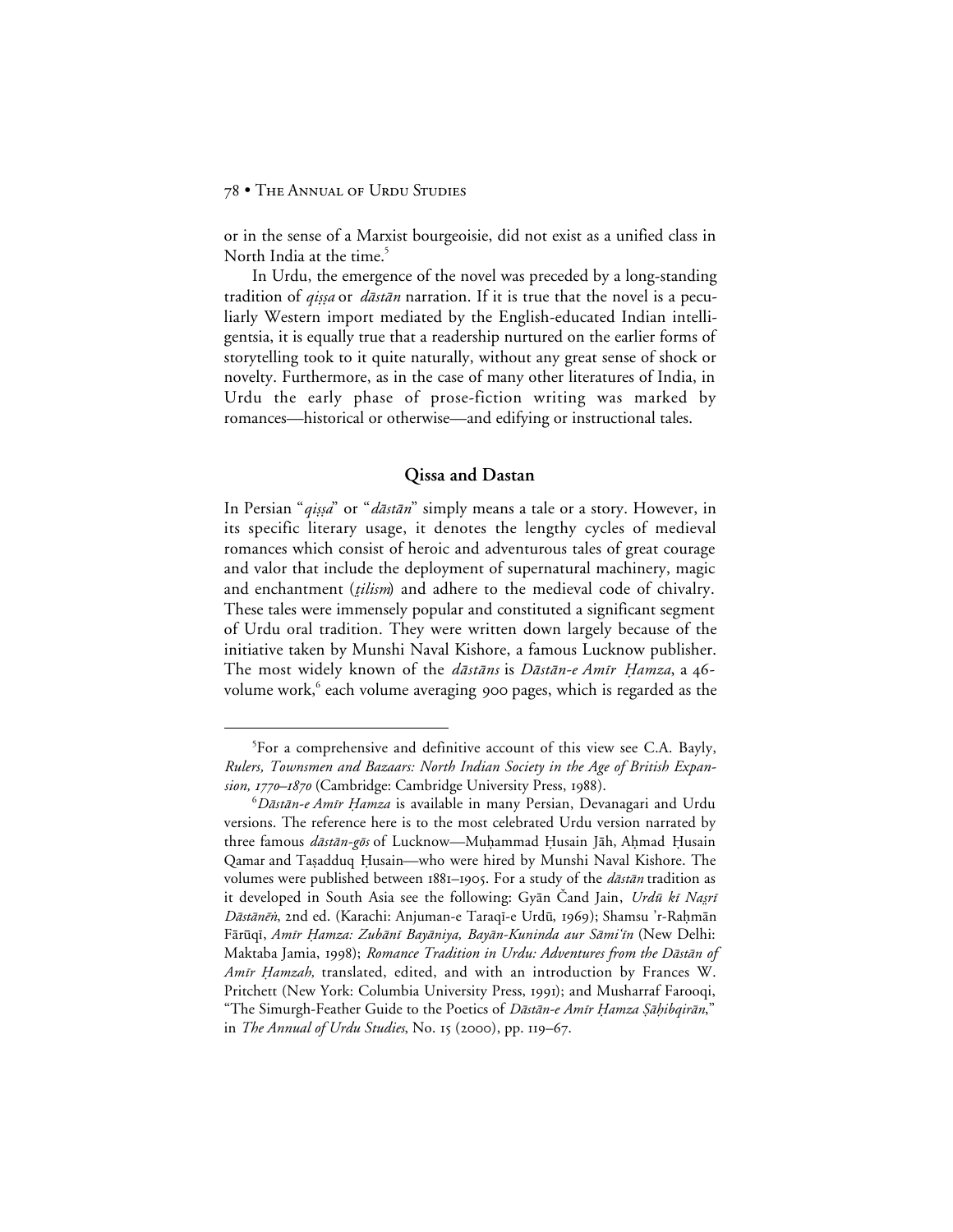largest single romance cycle in world literature. The most popular book (*daftar*) in the cycle being *Ţilism-e Hōshrubā* by Muḥammad Ḥusain Jāh. This *dāstān* celebrates the valor and heroism of Amīr Hamza, who bears the name and some of the traits of the Prophet Muhammad's uncle. He is in love with Mehrnigār, the daughter of Naushērvān, the Persian king who brought him up as his protégé. Accompanied by two of his childhood friends, 'Amr 'Ayyār, a dazzling trickster, and Muqbil Vafādār, a great archer, Amīr Ḥamza vanquishes his enemies in many far-off countries. The *dāstān*-narrators, as expected in the oral tradition, constantly improvised and embellished their tales. A high-pitched tone and ornate, rhythmic, rhyming prose characterized their style. Despite its great popularity, at times *dāstān* literature can be tendentious and full of prejudice against non-Islamic communities, particularly the Christian community, undoubtedly a legacy of the age of the Crusades. There is little realism of any kind in it, the laws of probability are ignored. As a matter of fact, while novels aspire to represent "reality," dāstāns attempt to shut it out as hermetically as possible. Dāstān characters are flat, two-dimensional figures, lacking in development and complexity. However, at the time dāstāns seemed to satisfy people's psychological needs and natural desire for stories. As Ralph Russell points out:

It is noteworthy that the *dāstāns* flowered in the second half of the eighteenth century, when the Mughal empire was in headlong decline and where every principle of conduct in the medieval code was everywhere and every day being violated. Men who knew no other code, including those who were daily offending against it, could escape from the sordid reality around them into the world of the *dāstāns* where everything was splendidly simple and where the true Muslim warrior not only behaved unfailingly as a true Muslim should, but by doing so achieved the most eminently satisfactory results.<sup>7</sup>

Whatever the psychological or political circumstances were which influenced the emergence and popularity of this genre in India, it played an important role in the development of Urdu prose. The  $d\bar{a}$ stān narrators/writers were men of great linguistic skill and verbal accomplishment and *dāstāns* provided ample scope for exhibiting these abilities. Not only that, many of the narrative strategies employed by the practitioners of

 $\frac{1}{7}$ Ralph Russell, *The Pursuit of Urdu Literature: A Select History* (New Delhi: Oxford University Press, 1992), p. 86.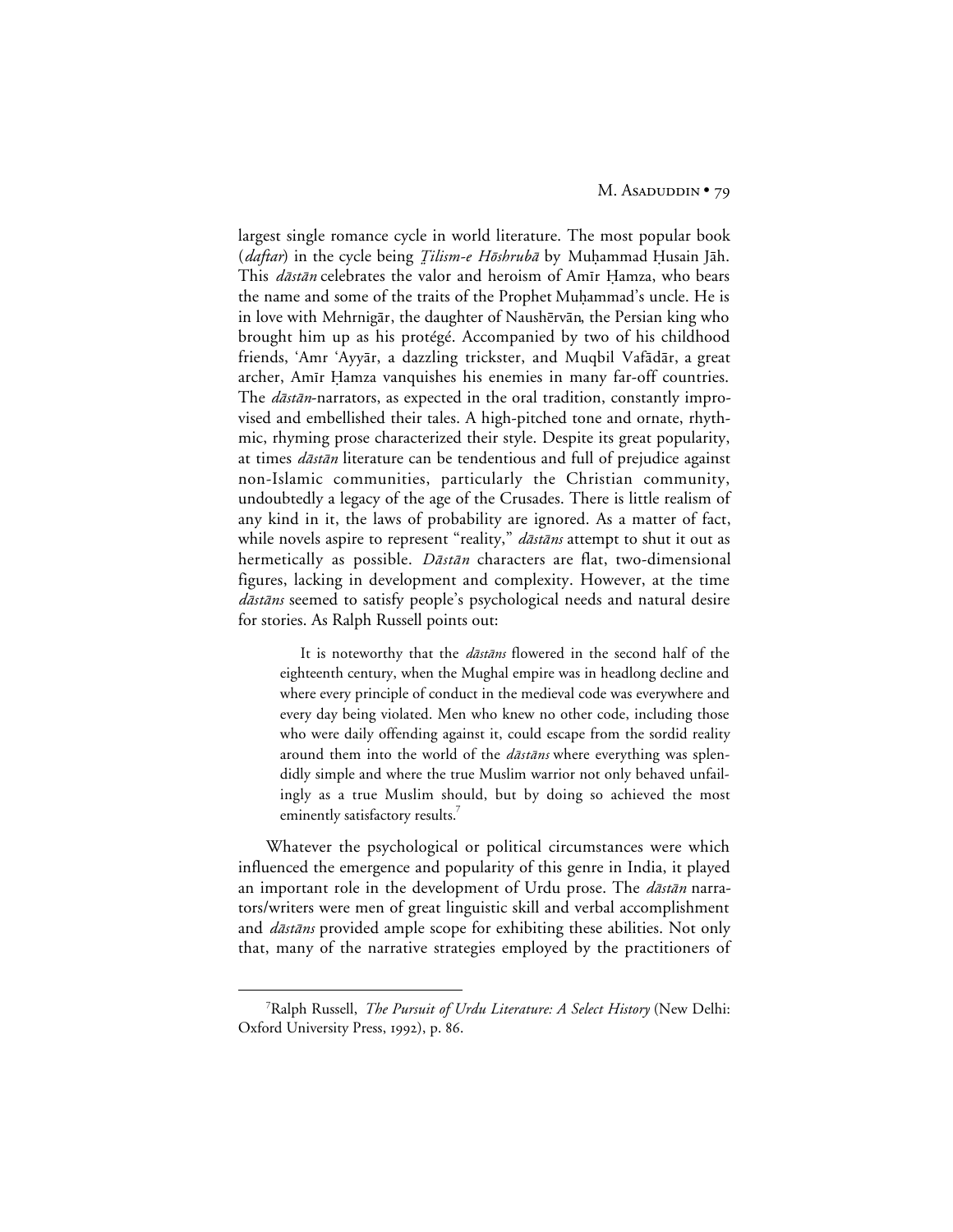$d\bar{a}$ stān-gõ'i can be seen to contain precursors of strategies used later in the novel. It is a pity that "uninformed criticism based on petty rationale has kept Urdu fiction from exploring the powerful content of the *dāstān* for its narrative strategies."8

## **Fort William College, Delhi College and the Development of Urdu Prose**

It may be appropriate at this point to recall that when Fort William College was established in Calcutta in 1800, it commissioned the writing and translation of a number of Indian texts. The objective was to provide materials to teach Indian languages to newly-arrived English agents of the East India Company. This objective required that the prose in which these texts were written and translated be simple, lucid and fluent. Though the Fort William Urdu was derided by Urdu writers in Delhi and Lucknow, who still considered Rajab 'Alī Bēg Surūr's<sup>9</sup> highly-stylized prose the ideal, it had considerable impact on subsequent prose literature. One of the College's publications in Hindustani,<sup>10</sup> Bāgh-o-Bahār (1801,

<sup>10</sup>Although Hindustani was intended to encompass both Hindi and Urdu, a cleavage soon occurred between them. Hindustani, written in the Perso-Arabic script, was regarded by some as the language of Muslims and John Gilchrist, though appointed as a professor of Hindustani, soon felt the need to make provisions to teach the language in the Devanagari script. "Gilchrist thus foiled his own attempt to propagate Hindustani as the comprehensive language for both Hindus and Muslims." **[**The contributor didn't provide the source for this quote. —*Editor***]** The available studies of the origins of both Urdu and Hindi are highly contentious and riddled with misconceptions and historically invalid and unverifiable conjectures. To me, the most lucid and convincing account so far is Vasudha Dalmia's *The Nationalization of Hindu Traditions: Bharatendu Harischandra and Nineteenth-Century Banaras* (Delhi: Oxford University Press, ). For a full idea of the debate see also: Amrit Rai, *A House Divided: The Origin and Development of Hindi/Hindavi* (Delhi: Oxford University Press, 1991); Christopher King, *One Language, Two Scripts: The Hindi Movement in*

 <sup>8</sup>  ${}^{8}$ Farooqi, p. 167.

<sup>&</sup>lt;sup>9</sup>He is famous for his Fasāna-e 'Ajā'ib (printed between 1838 and 1842, though written much earlier), which imitates the highly ornate Persian prose style. According to his own admission, Surūr first tried to make his name by writing in Arabic and Persian, but realizing that he could not excel in them he subsequently turned to Urdu, rather like Ghālib.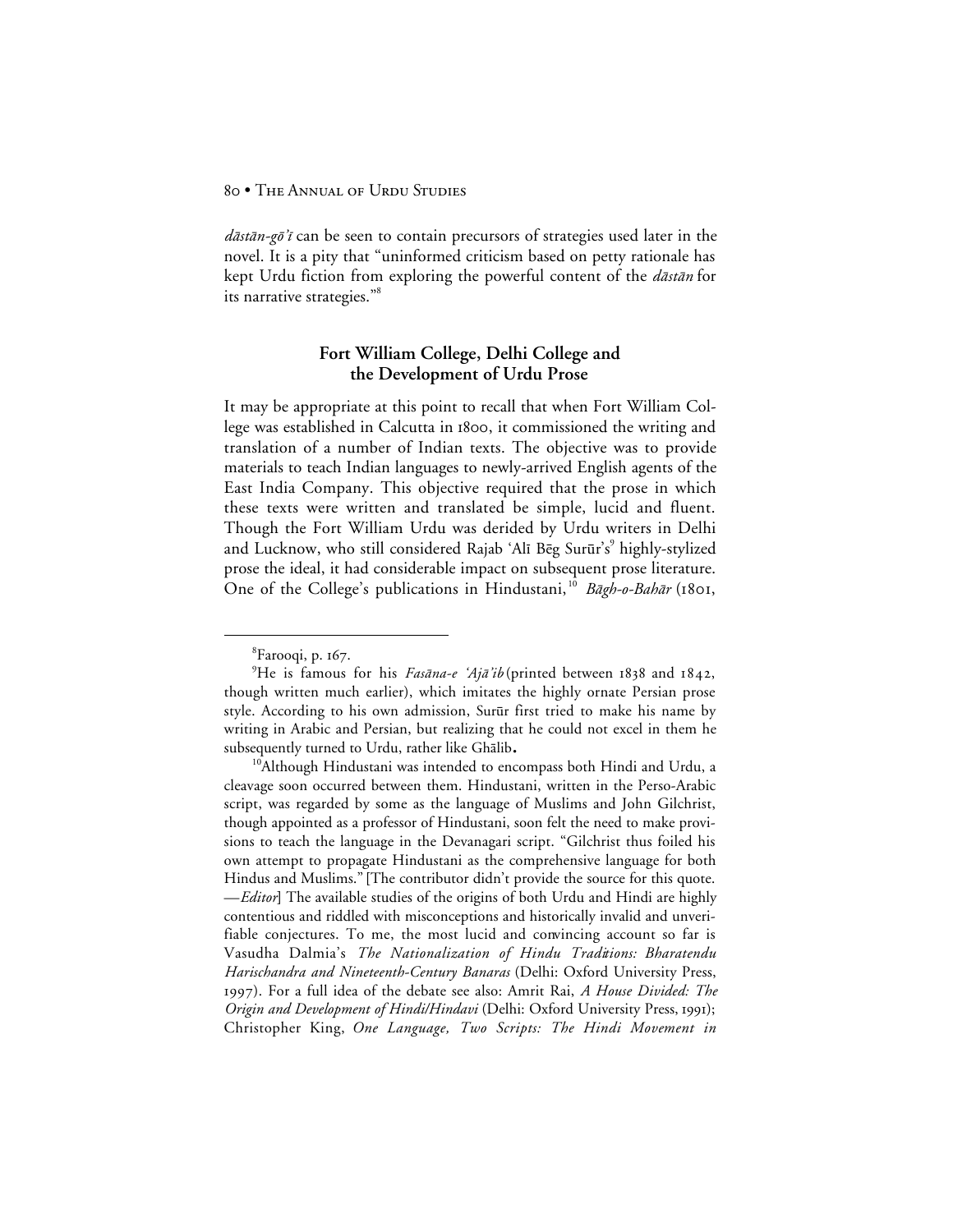also known as Qissa-e Čahār Darvēsh) by Mīr Amman, achieved phenomenal popularity. Prose writing in Urdu was stimulated further by the establishment of the Vernacular Translation Society at Delhi College, established in the late 1820s. This Society published numerous translations of material pertaining to what were then referred to as the realms of 'ilm (sciences) and *adab* (literature). Thus, along with the revival of literature through translations of *The Thousand and One Nights*, *Laila and Majnun*, *Dharma Shastras* and so on, students of Delhi College discovered new areas of learning opening before them because of the literature of the sciences brought to them in a language which was easily accessible. Highlighting this aspect of the College's contribution, Gail Minault says:

In the development of textbooks and other forms of scholarly prose, Delhi College was at the center of a major effort of translation.... This linguistic mediation involved translating texts into Urdu out of Arabic, Persian and Sanskrit for the oriental section, and out of English and other western languages for the anglo-vernacular section.<sup>11</sup>

## **Periodical Literature and Urdu Prose and Fiction**

However, it was only in the latter half of the nineteenth century that periodical literature in Urdu began to have a significant impact, as Urdu prose began to develop its texture through writings published in magazines and newspapers. Those periodicals which were most influential included: Avad<sup>h</sup> Akhbār (an Urdu weekly published by Munshi Naval Kishore, Lucknow, 1859); 'Alīgar<sup>h</sup> Instītūt Gazat and Tehżību 'l-Akhlāq) (the Urdu journals founded by Sir Syed Ahmad Khan, 1866 and 1870 respectively); Avadh Panč (the nationalist Urdu newspaper edited by Munshī Sajjād Ḥusain, 1877); and Akhbār-e 'Ālam (Meerut).<sup>12</sup> Samples of writings

 $\overline{a}$ 

*Nineteenth Century North India* (Delhi: Oxford University Press, 1994); and Shamsu 'r-Raḥmān Fārūqī, Urdū kā Ibtidā'ī Zamāna (Karachi: Aj kī Kitābēn, 1999).

<sup>&</sup>lt;sup>11"</sup>Delhi College and Urdu" in *The Annual of Urdu Studies*, No. 14 (1999), p. 126.

<sup>&</sup>lt;sup>12</sup>These journals played a seminal role in social reform, enlightenment and the articulation of the new aspirations of the Muslim community. In his Khutabāt-e Gārsiyān Dī Tāsī (Aūrangābād: Anjuman Taraqqī-e Urdū Hind, 1935), Garcin de Tassy ( $1794-1878$ ), the noted French Indologist, has this is to say about the quality of materials published in Avad<sup>h</sup> Akhbār, "They are of such high stan-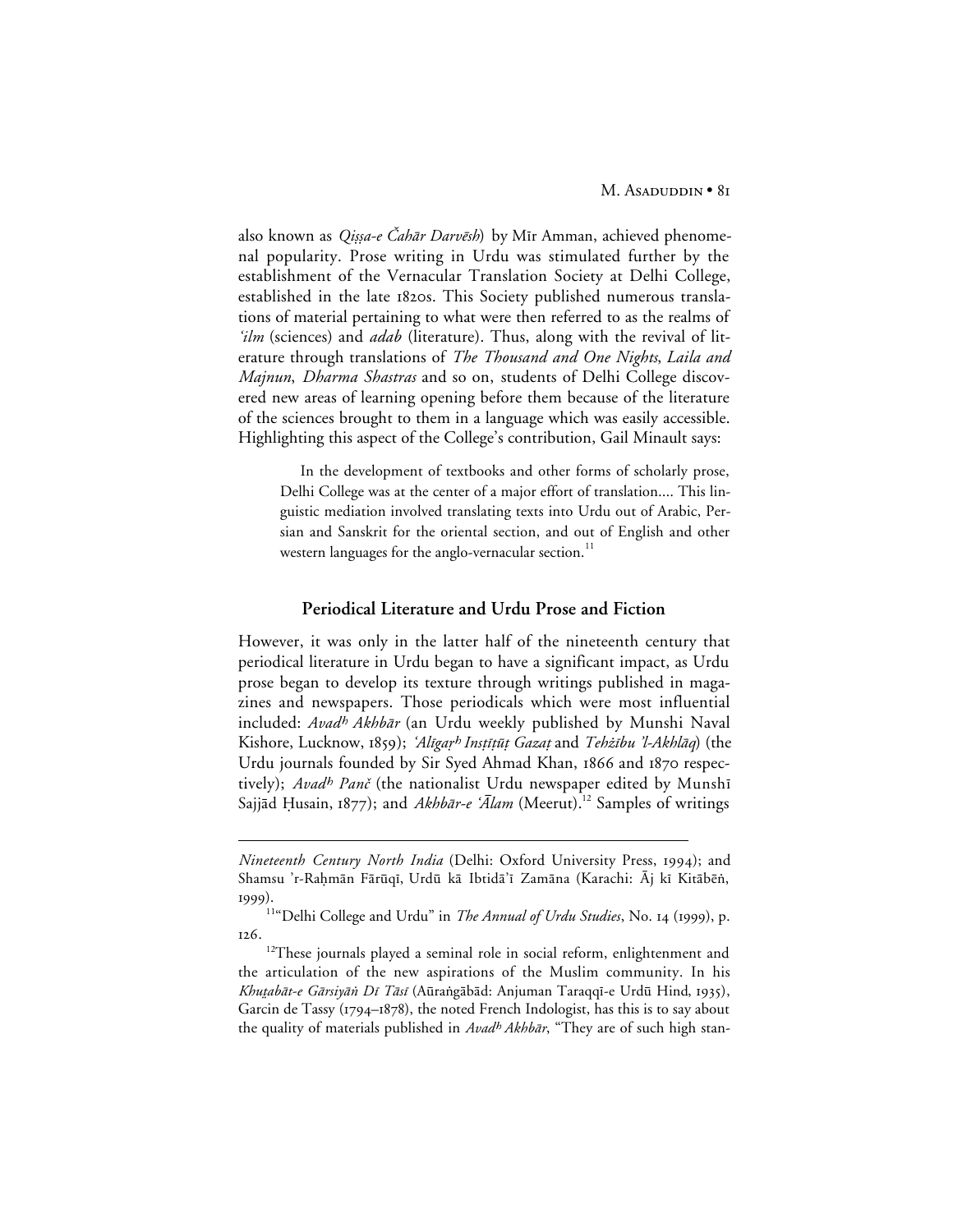$\overline{a}$ 

from them reflect the terrible mental and psychological trauma the North-Indian Muslims had to undergo after the failed Mutiny of 1857. The defeat—political and cultural—was complete. In the writings of thinkers and writers of the time, such as Sir Syed Ahmad Khan  $(1817-98)$ , Muhammad Husain Āzād (1830–1910), and Altāf Husain Hālī (1837–1914), one notices the great awe of a vanquished people and the often uncritical acceptance of the values and norms of the West, even in the realm of literature. Their literary/discursive writings, as well as the writings of their contemporaries, shaped the literary and intellectual climate of the time, imbibing Western influence freely, though occasionally offering a critique of it, however feeble and muted. Many of the writers appearing in these periodicals, while being firmly grounded in their own language(s) and intellectual tradition, could also access the fruits of Western scholarship through their painstakingly acquired knowledge of English. The intellectual-cultural-literary encounter between the East and the West, which first took place in the pages of these periodicals, made way for broader colonial transactions later on. Both in their advocacy of English education and their adoption of Western values, and sometimes their opposition to them, these periodicals became a vibrant and contested site for negotiating the terms of colonial modernity.<sup>13</sup> Many future Urdu authors honed their art by writing for these journals and newspapers, which occupied the greater part of the discursive space at that time. According to Muhammad Hasan 'Askarī, one of the most perceptive Urdu critics: "The great tradition of Urdu prose developed through the pioneering efforts of Mir Amman, Ghālib, Sarshār, Nażīr Aḥmad, Sajjād Ḥusain and Sharar."<sup>14</sup> Moreover, translations of European, mainly English literature, published in the pages of these journals also provided Urdu authors with new models, paving the way for imitation, adaptation and reconstruction. Noting the contributions of periodical literature and its implications,

dard that they can be put side by side with those published in our journals" (p. 619). Likewise, Maulānā Altāf Ḥusain Ḥālī felt that *ʿAlīgaṛʰ Gazaṭ* had inaugurated the change in popular thoughts and new awareness in northern India. Cf. His Hayāt-e Jāvēd (Lahore: Punjab Academy, 1957), p. 185.

<sup>&</sup>lt;sup>13</sup>For a complementary view on this in the context of western India see Veena Naregal, "Colonial Bilingualism and Hierarchies of Language and Power: Making of a Vernacular Sphere in Western India," in *Economic and Political Weekly*, Delhi, 34:49 (Dec. 4-10, 1999).

<sup>&</sup>lt;sup>14</sup> Aṣif Farrukhī, "Ḥairatī Hai Ye Ā'ina ...: Urdū Nāvil kī Dāstān," in Saughāt (Bangalore), No. 5 (1993), p. 144.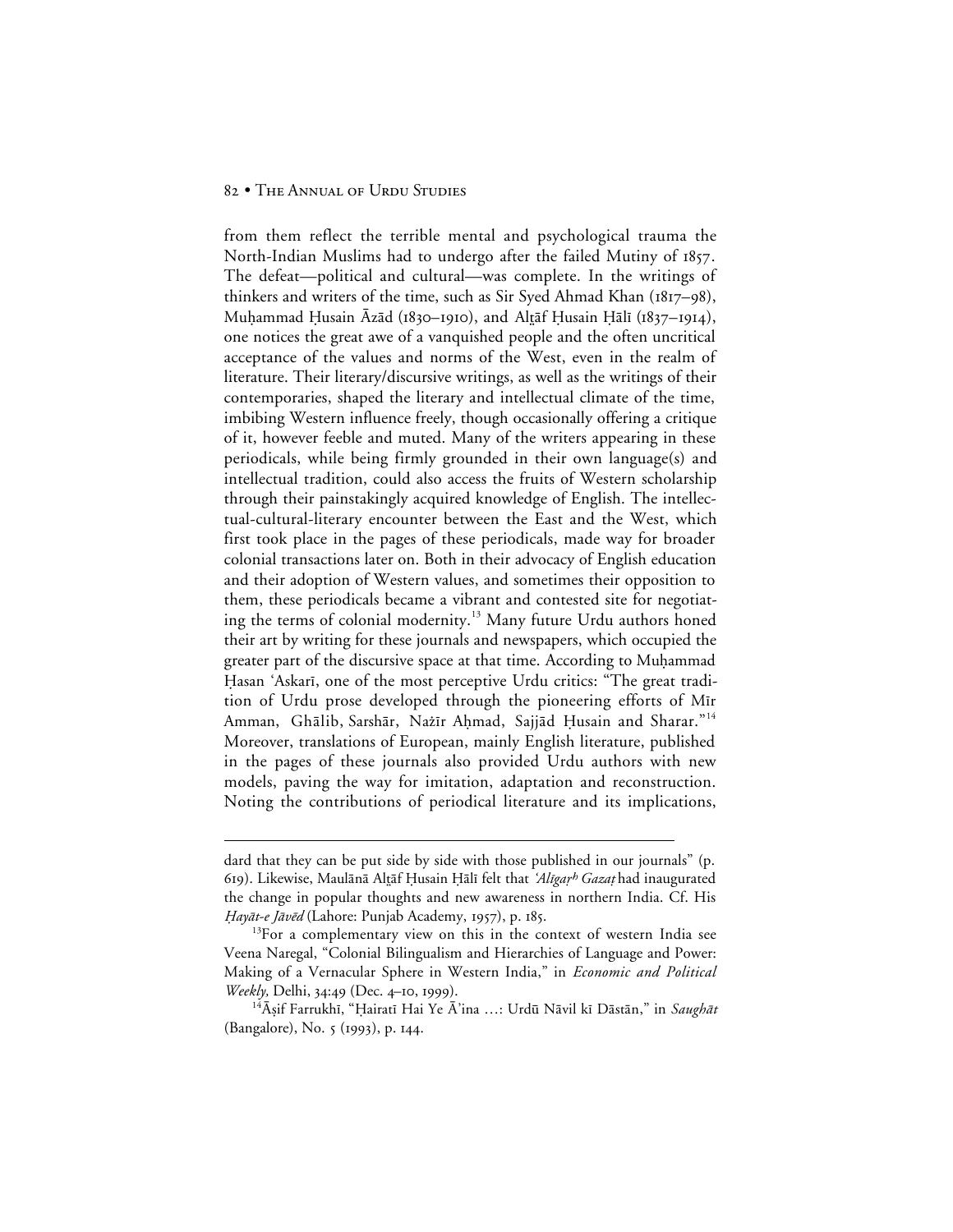#### Vasudha Dalmia points out:

The mutual actions and reactions of the colonial and the indigenous worlds found their most creative expression in the adoption of newer literary genres from the West, such as the short story and novel but also in editorials and essays which thematised the issues raised by the encounter. This adaptation and assimilation of Western genres to the Indian tradition and situation were part of a larger shift in social and historical consciousness. To view the phenomenon as a mere imitation of formal conventions would reduce its meaning, for the new forms signalled new areas of literary occupation. If there was a greater awareness of social differences, of social milieu in the details observed and newly organized in a range of narrative forms, there was at the same time an expansion and growth of more autonomous private space occupied by the individual.<sup>15</sup>

It has always been taken as an axiomatic truth that the novel as a genre is a peculiarly Western import. The claim has never been seriously contested. Two book-length studies of the growth and development of the Urdu novel—Urdū Nāvil kī Tārīkh aur Tanqīd by 'Alī 'Abbās Husainī (1944) and Urdū Nāvil kī Tanqīdī Tārīkh by Aḥsan Fārūqī (1951) endorse this view.<sup>16</sup> What needs to be stressed, however, is that before the Western novel made its impact in the nineteenth century, either in the original or through translation, India already had a rich tradition of storytelling. What was missing were some features of formal equivalence, a certain conception of character and a worldview. Whenever a new genre is introduced to supplant or supplement an old one, a consensus has to be negotiated between the writers and the reading public. The periodical literature in Urdu which published both fictional and non-fictional prose and translations of Western fictional texts, mediated the emergence of the novel in the Urdu language. However, this did not happen overnight, nor

<sup>&</sup>lt;sup>15</sup>Dalmia, p. 224.

 $16$ For a critique of these two books, see Farrukhī, pp. 77-150. Farrukhī draws attention to fictional works such as Navab Saiyad Muhammad Āzād's Navabī Darbār, Mirzā 'Abbās Ḥusain Hōsh's Afsāna Nādir Jahān, and so on, which are usually dismissed as "minor" by historians and critics of the Urdu novel. The essay goes beyond the traditional categories of plot and character as determiners of novelistic excellence and makes a fervent plea for examining the merit of the Urdu novel by also applying the Bakhtinian categories of dialogism, discourse and polyglossia.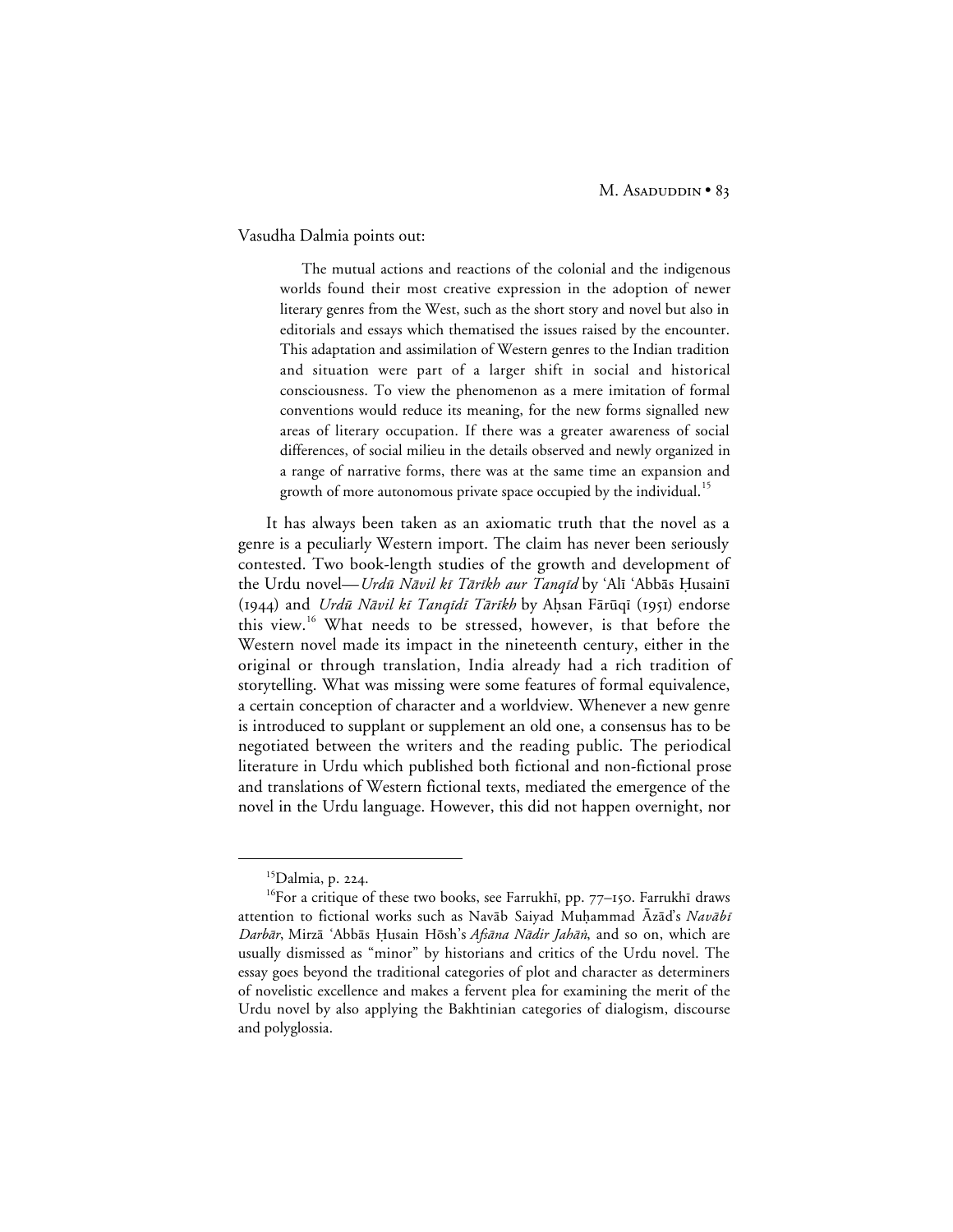in a strictly linear fashion. The writers were faced with the challenge of reconciling the Western form with Indian sensibility. A convention had to develop for which a gestation period was needed. All the features of the Western novel did not appear in a single work or at one time. In the beginning only some features of the Western style of fictional writing were discernible, and those too in a crude form. Gradually they aquired sophistication, realism became a virtue, and a notion of individualism developed along with a complex view of good and evil, leading to the consolidation of the genre. There is also a colonial angle to the development of this genre. The British encouraged and facilitated writings of "approved design and style" in the Indian languages and the most privileged genre in this regard was fiction. In an illuminating essay, "The Arrangement of an Alliance," Susie Tharu alludes to several texts to demonstrate that a number of novels in Indian languages were written in response to "an ideological ambience in which a totally new sense of the responsibilities of the writer as well as the social function of literature and literary study featured prominently."<sup>17</sup>

Ratan Nāth Sarshār (1846-1902) certainly marks one step forward in the development of the Urdu novel. His  $F$ asāna-e Āzād is a four-volume work inspired by such books as *The Pickwick Papers* and *Don Quixote*. Though it has many of the characteristics of  $d\bar{a}$ stans, it marks an improvement upon some of them, particularly in its engagement with contemporary life and in its use of a language different from the highly ornate and embellished language of the *dāstān*. Sarshār had an intimate knowledge of the social and street life in Lucknow and instead of fixing his gaze on some distant or fictional past, he delighted in portraying the teeming life of the city in vivid details. Muhammad Sadiq is generally correct when he says:

Just as the isolated sketch led in time to the Sir Roger de Coverly papers, and then to the realistic English novel; in a similar way, the realistic accounts of fairs, festivals, and pastimes in Lucknow, e.g., *Muharram, chihlam, basant, divali*, a municipal election, cock-fighting, law courts, paved the way for the *Fasana*. Sarshār's contemporary essayists had given isolated pictures of life as they knew it. Sarshār, in the *Fasana*, knits his observation and criti-

 <sup>17</sup>Quoted in K. Satchidanandan, *Indian Literature: Positions and Propositions* (Delhi: Pencraft International, 2000), p. 16.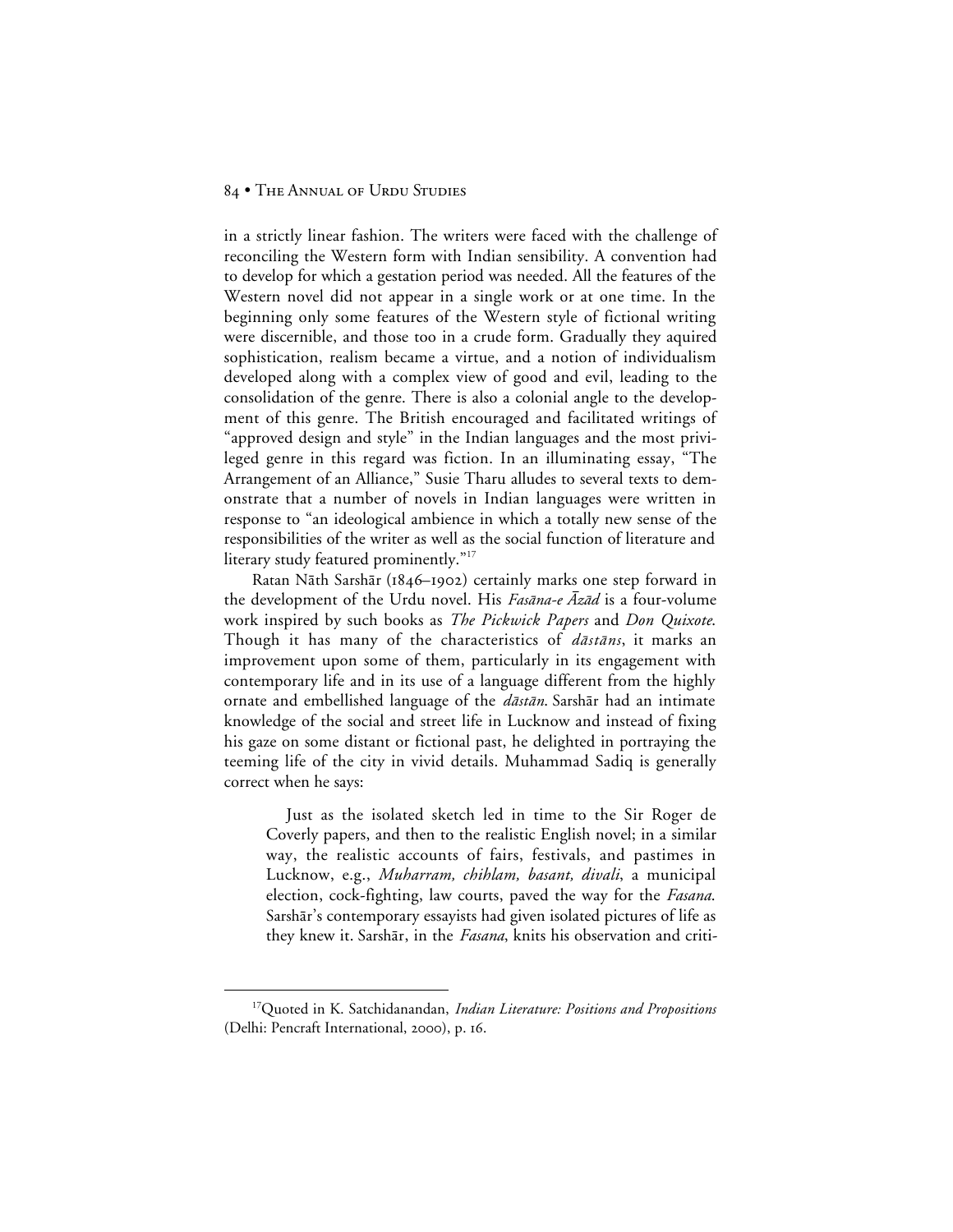cism into a larger unit by presenting the life of Lucknow, through a central figure.<sup>18</sup>

However, this scheme operates only in the first section of the work, for the first three hundred pages or so out of a total of about three thousand pages. After that the scheme changes and this is usually surmised to be because of the influence of *Don Quixote*, which Sarshar had translated (or rather "transcreated") into Urdu. The central character,  $\bar{A}z\bar{a}d$ , and his sidekick, Khūjī, offer a direct parallel to the Don and Sancho Panza. Sarshār, with a keen eye on his readership/audience, also exploited the excitement generated by contemporary events such as the Turko-Russian War ( $1877-78$ ) and the Pan-Islamic impulse it gave rise to.  $\bar{A}z\bar{a}d$  has been portrayed as a contemporary man of the Victorian period embodying the values of Victorian England uncritically. However, in his physical attributes he resembles the hero of a  $d\bar{a}$ st $\bar{a}n$ . He is a champion of Islam who fights alongside his fellow Muslims, the Turks, in their battle against the Russians. He also participates in the Crimean War with the British, and even helps them in their conflict against the Muslims in Afghanistan. He does so because he is unambiguously on the side of modernity and for him the British symbolized progress and modernity. As in a  $d\vec{a}$ stān, Sarshār's narrative flows along as a succession of episodes, without much inner logic or coherence. There is also not much effort to introduce causality in the plot. However, the narrative is comparatively free of the medieval trappings of the *dāstān*—of which the most prominent is the use of supernatural elements and magic. The events described and the details of characterization have a greater resemblance to reality than one finds in dāstāns.

In  $\bar{A}z\bar{a}d's$  unquestioning acceptance of British values one can see the psycho-pathology of a vanquished people. For many, the British conquest of India implied the inherent superiority of their culture, their sciences and their values, and therefore these ought to be emulated. Āzād, to a great extent, exemplifies the aspirations of young, educated Muslims of the late Victorian period in northern India. These aspirations were formed partly, if not wholly, by the "New Light" (Na'ī Rōshnī) movement spearheaded by Sir Syed Ahmad Khan. Sections of Fasana-e Āzād  $(1878-79)$  deal with the debates of that period regarding the merits, as

 <sup>18</sup>Muhammad Sadiq, *A History of Urdu Literature*, 2nd ed. (Delhi: Oxford University Press, 1984), p. 419.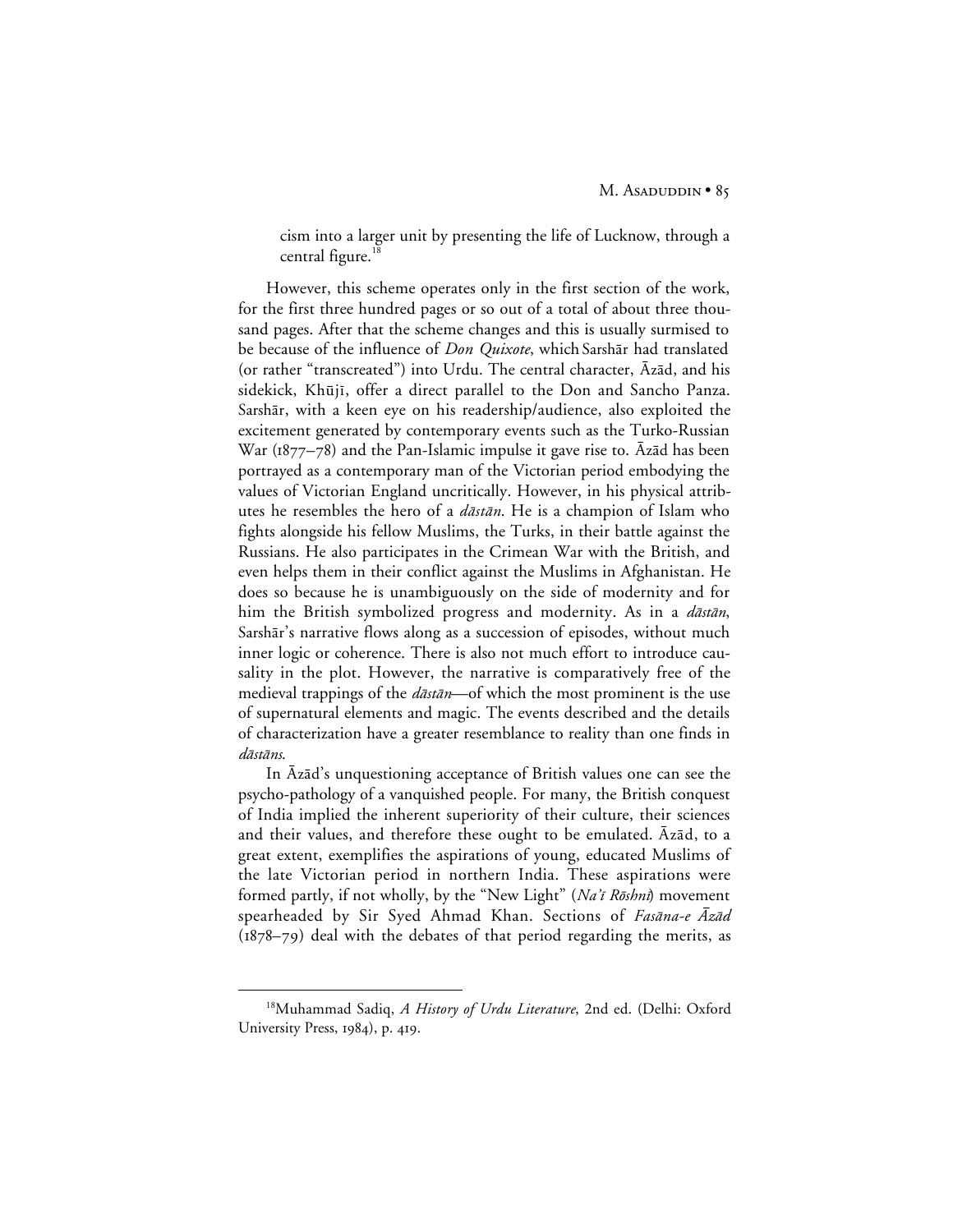well as the deleterious effects, of Western education, values and ways of life. In those sections, and in the sections portraying different facets of life in Lucknow at that historical moment, we find good specimens of realistic writing. Critics and writers call  $Fas\bar{a}na-e \bar{A}z\bar{a}d$  a novel but with some reservations.<sup>19</sup> However, despite their exploitation of some of the features of novel writing, Fasana-e  $\bar{A}z\bar{a}d$  and other fictional works by Sarshār—which, to a large extent, are variations on the themes and modes of the Fasana—cannot be called novels proper for the following reasons: First, the hold of a *dāstān*-like atmosphere is still very strong on the story. Āzād appears to be more a hero of romance than a flesh and blood character from real life. Second, there is no clear perception of a plot. The narrative has been constructed using a seemingly endless succession of episodes, it is often chaotic, and it lacks the coherence and causality of a plot. Third, good and evil are depicted in black and white terms. Good is unalloyed good and evil is unalloyed evil. Their conflict, as in the  $d\bar{a}$ st $\bar{a}n$ tradition, is devoid of any ambiguity. Fourth, except for the principal characters who have been individualized, the rest are flat, stylized figures. They do not seem to be real people living in a real society.

After this phase of romances—oral, written, historical—in the journey of Urdu fiction, we see the emergence of what may be called "Novels of Purpose." In her book, *Realism and Reality*, Meenakshi Mukherjee draws attention to the similarity in the historiography of the novel—from traditional moral fables to novels of purpose to social novels—as it obtains in several languages of India.<sup>20</sup> This similarity is adequately corroborated by the accounts of the rise of the novel in various Indian languages found in Sisir Kumar Das's *A History of Indian Literature.* At a certain phase in India's national life the novel was certainly used as a

 $19$ I mention here two instances as illustrations of this view. In vol. 8 of his monumental *A History of Indian Literature*, Sisir Kumar Das, writes: "It [Fasana-e  $\bar{A}z\bar{a}d$  was not only the largest novel published in any language at that time ...." (New Delhi: Sahitya Akademi, 1991, p. 211); and C.M. Naim begins an article on the book as follows: "*Fasaana-e Āzād* (The Tale of Āzād) is a four volume picaresque novel...." ("Fasaana-e Āzād," in K.M. George, ed., *Masterpieces of Indian Literature* [New Delhi: National Book Trust, 1997], vol. 2, p. 1514). After characterizing the work as a novel both writers, however, go on to demonstrate how the legacy of the *dāstān* still hangs heavily on it and thus works against classifying it as a novel proper.

<sup>20</sup>Meenakshi Mukherjee, *Realism and Reality: The Novel and Society in India* (Delhi: Oxford University Press, 1985).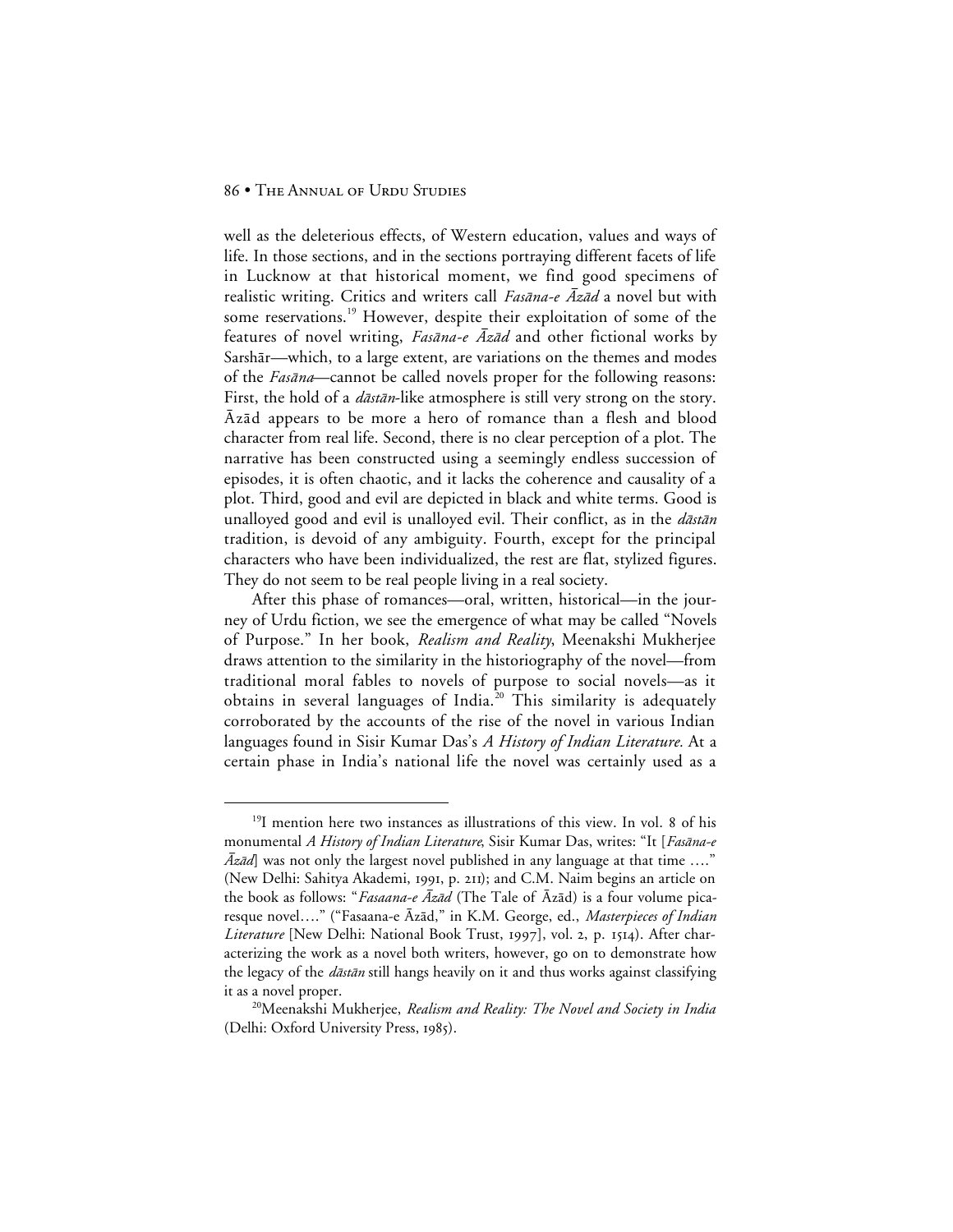means for social awareness and uplift. This is also the case with Urdu.

Nażīr Aḥmad, a senior contemporary of Sarshār brought Urdu fiction writing close to the social realm. He was a man of considerable learning and vigorous intellect. He was in deep sympathy with Sir Syed Ahmad Khan's movement for social reform through the educational upliftment of Muslims. What is more, he was also committed to the idea of female education. As an officer in the Education Department, he was well aware of the lack of entertaining reading material for women which would, at the same time, help them formulate a set of values for their ideal conduct. When his own daughters grew up he wrote instructional tales for their edification. According to Nažīr Ahmad this was how Mir'ātu 'l-'Urūs came to be written for private circulation. The second part was written about eighteen months after the first part when the author's daughter, having finished the first part, was pestering him for more. When his eldest daughter was married a copy of the manuscript was included in her dowry and it was read with eagerness in her in-law's house and was praised by the listeners. The manuscript was accidentally discovered by Nażīr Ahmad's British superior, Matthew Kempson, who had it published in 1869. This account is given by Nažīr Aḥmad in his preface to Mir'ātu 'l-'Ur $\bar{u}$ s and in his lectures<sup>21</sup> and it is the most prevalent view among the Urdu reading public and literati.

However, another account has been put forward by Iftikhar Ahmad §iddīqī in his well-documented book, Maulvī Nażīr Ahmad, 'Ahd-o-Āsār. He feels that the autobiographical twist given to the genesis of Mir' $\bar{a}tu$  'l-'Urūs is just another indication of Nažīr Aḥmad's "penchant for the telling of tales."<sup>22</sup> According to Siddiqi it was written in response to a Government Notification (791A of 20 August 1868 by R. Simson who was Secretary to the Government of North Western Province) instituting cash prizes of up to one thousand rupees for books judged suitable for use in classrooms. The Notification laid special emphasis on "books suitable for the women of India" saying they "will be specially acceptable."<sup>23</sup> Şiddīqī

 <sup>21</sup>Naÿµr A√mad, Lek±arå- k≥ Majm∑'a, (Delhi, ), vol. , p. .

<sup>&</sup>lt;sup>22</sup>Lahore: Majlis-e Taraqqī-e Adab, 1971.

<sup>&</sup>lt;sup>23</sup>Şiddīqī writes "... Nażīr Aḥmad's early tales are related to the movement for educational and social reform. When the notification was issued for the first time in 1868 announcing prizes, this movement was strengthened and literary writings gained momentum. After this announcement Nażīr Ahmad wrote Mir'ātu 'l-'Urūs and submitted it for the award. However, by referring to the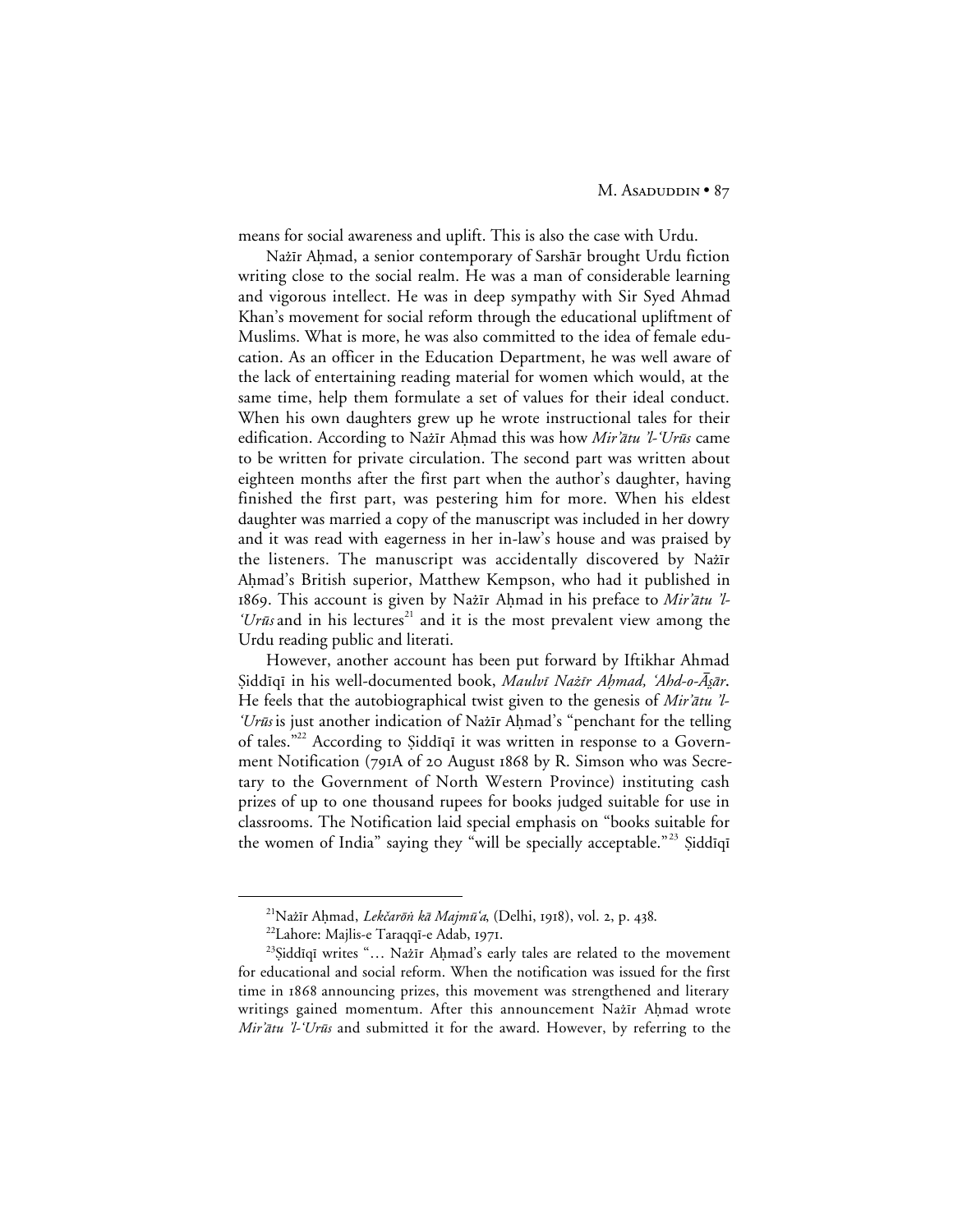#### 88 • THE ANNUAL OF URDU STUDIES

 $\overline{a}$ 

contends that Nažīr Ahmad had his eye on this prize, which he won in 1870. Whichever account is the true one, the impact Mir'ātu 'l-'Urūs had on the society, particularly in the field of female education, was considerable. Among other things it is credited with spawning similar works in other Indian literatures, particularly Hindi.<sup>24</sup>

Mir'ātu 'l-'Urūs is a cautionary tale based on the life history of two sisters—the never-do-well Akbarī and the ever-competent and highminded Aşgharī. The objective of the book is to instruct young girls regarding the conduct of a virtuous family life. It preaches the merits of what may be seen as a kind of Protestant ethic—socially useful, productive work, frugality, a strong moral sense and an overall attitude which celebrates work and responsibility in life and frowns upon indulgence in pleasure or flippancy of any kind. Nažīr Ahmad wrote a sequel, Banātu 'n-Na'sh (1872), apparently inspired by Thomas Day's *History of Sandford and Merton*, and won the prize a second time. A third book, Taubatu 'n-*Naṣūb* (1874),<sup>25</sup> which was based on Defoe's *Family Instructor*, also won the award. Of Nażīr Ahmad's seven fictional works, Mir'ātu 'l-'Urūs and

 $^{24}$ It is generally believed that fiction related to female education, which is a distinctive sub-genre in India, owes much to the legacy of  $Mir'_{\bar{a}ttu}$  'l-'Ur $\bar{u}$ s. See Annemarie Schimmel, *Classical Urdu Literature from the Beginning to Iqbal*, ed. Jan Gonda, VIII:3 (Wiesbaden: Otto Harrassowitz, 1975), pp. 232-3. There is also the evidence of Matthew Kempson, Director of Public Instruction, Government of North Western Provinces: "Maulvi Nażīr Aḥmad's ... Mir'ātu 'l-'Urūs, o r Bride's Mirror, created a sensation, and has reached a third large edition. Many imitations were attempted, and it has become fashionable commencement of an Urdu tale to say in as many words that a certain man had two daughters, one wise and the other foolish. The Hindi versions I have seen are failures…" (*North Western Provinces Educational Proceedings*, Oct. 1874, Index no.21).

<sup>25</sup>A detailed study of the circumstances in which Nažīr Ahmad wrote his fictional works, particularly the prize-winning ones, is available in C.M. Naim, "Prize-winning Adab: A Study of Five Urdu Books Written in Response to the Allahabad Government Gazette Notification," Barbara Metcalfe, ed. *Moral Conduct and Authority: The Place of Adab in South Asian Islam* (Berkeley: University of California Press, 1984), pp. 290-314.

familial anecdote he wants to demonstrate his originality and independence of thought and to show that he was not influenced by contemporary trends. He takes the circumstances of writing Mir'ātu 'l-'Urūs several years back. This attempt to predate the writing of Mir' $\bar{a}tu$  'l-'Ur $\bar{u}s$  to the issue of the notification for prizes is intended to show his lack of reliance on the external circumstances of the time" (pp.  $225 - 226$ ).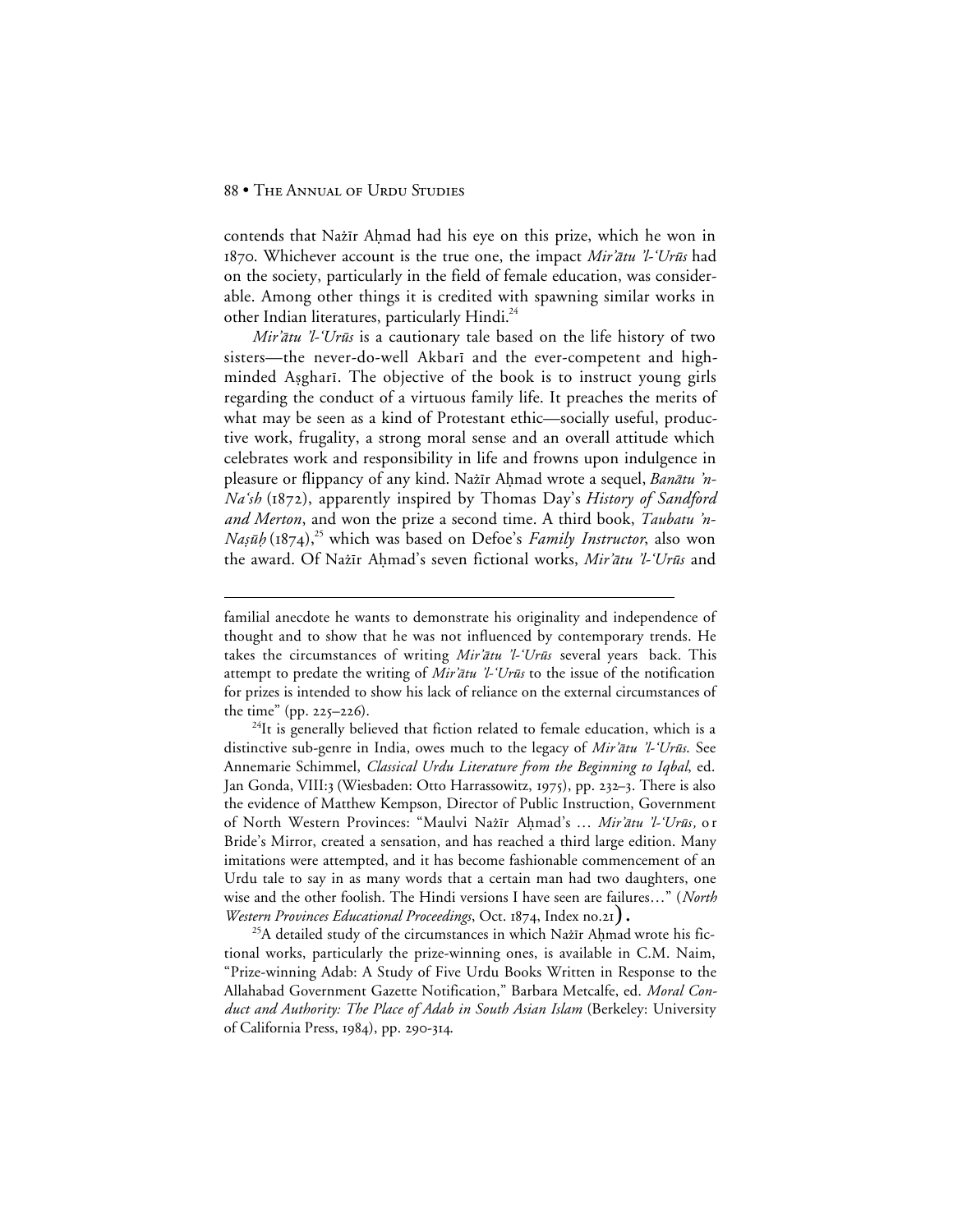Taubatu 'n-Nasūh became the most popular. In Taubatu 'n-Nasūh, which some consider his masterpiece, and in *Ibnu 'l-Vaqt* (1888), where the narrative shows greater complexity and questions the manners and morals of the time, particularly the great upheaval of 1857, one finds Nažīr Ahmad's interest in human beings being given precedence over the moral implications of their deeds.<sup>26</sup>

It is significant that Nažīr Aḥmad did not set out to become a novelist, nor did he ever claim to be one. There was never any doubt in his mind that he wrote to instruct and he chose the fictional form of the narrative because he thought that that would make the instruction enjoyable. The fact that posterity came to regard him as Urdu's first novelist is largely because he, almost intuitively, made use of some of the features of novel writing. Among them was his vigorous style of narration and his use of simple, lucid language as encouraged by Fort William College about seven decades earlier, but which had few takers at the time. He also made extensive use of dialogue and had each character speak a language appropriate to his socio-economic milieu and educational status, which added to the verisimilitude. "The authorial voice gets submerged in the dialogue and it subverts the didactic intention of the writer and firmly restores the novelistic discourse."<sup>27</sup> He makes a complete break with the language used in the *dāstān* and in historical romances, and with the worldview they projected. In contrast to the monologic and authoritarian mode of the former, Nažīr Ahmad's mode acquired a certain dialogism in the Bakhtinian sense of the word.<sup>28</sup> This seems to be the reason why his works became so popular despite being overtly didactic. His sense of realism raised his works from the status of mere allegory to that of interesting human documents. This point has been made most eloquently by Ralph Russell:

…the content of Nazīr Ahmad's writing owes nothing to the *dāstān* and its world of fantasy, and his prose style reflects that fact. For the most part he writes in the vigorous near-colloquial which the Fort William writers had

<sup>&</sup>lt;sup>26</sup>Nażīr Aḥmad's reputation is truly pan-Indian. An interesting study of Ibnu 'l-Vaqt and its critical treatment of 1857 is available in Bangla in Gautam Bhadra's "1857'er Abhyutthan Ebong Deputy Nażīr Aḥmad," *Baromash*, Puja Special Number, 1989, pp. 106–117.

<sup>&</sup>lt;sup>27</sup>Farrukhī, p. III.

<sup>28</sup>M.M. Bakhtin, *The Dialogic Imagination*, translated by Caryl Emerson and Michael Holquist (Austin: University of Texas Press, 1981).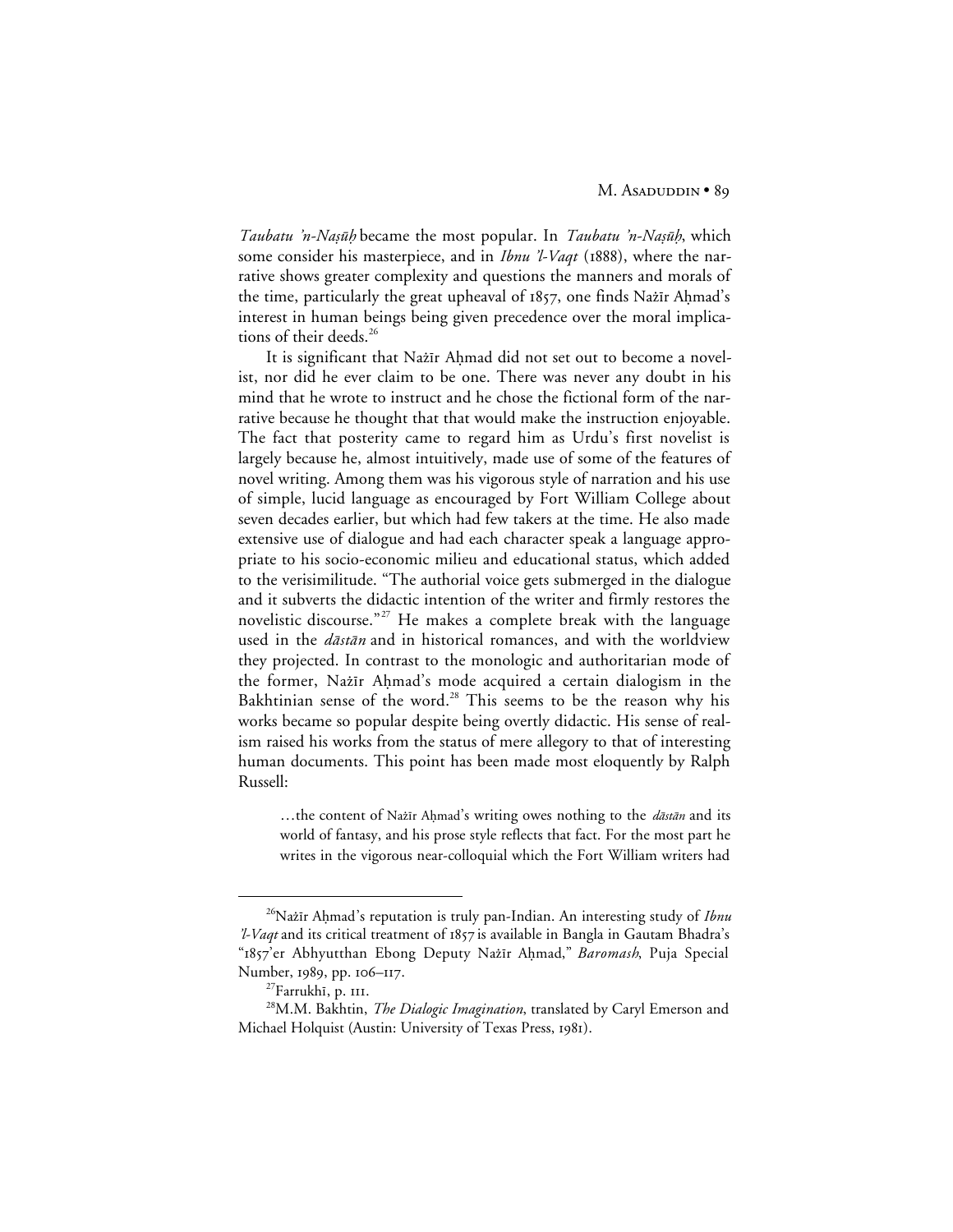pioneered seventy years earlier; but it acquires in his hands an ease and flexibility which they in their day had not yet been able to impart to it.... His great contemporaries Hali and Sir Syed Ahmad Khan are simply not in the same class. Sarshār has an impressive command of racy Lucknow colloquial, but this language is too lightweight to sustain serious themes. And Sharar ... is fluent but pedestrian.<sup>29</sup>

In Nażīr Ahmad we see the promise of a novelist in the proper sense of the term. But because of his peculiar bent of mind, he preferred to be a moralist rather than an author concerned with the literary and aesthetic demands of art. It is almost by default that he has come to be recognized as Urdu's first novelist. It was not the existential reality of his characters that interested him but rather their representational value as mouthpieces for his ideology. He drew the outer dimensions of his characters and did not focus on their psychological reality. The message took precedence over his medium, thus depriving his narrative of the desired complexity.

'Abdu 'l-Halīm Sharar (1860-1926), Nažīr Aḥmad's immediate successor in the field of fiction, was a great admirer of this Western genre. By the time he began writing in the pages of Avad<sup>h</sup> Panč in the eighties, English novels had become fairly popular in India, both in the original language and in translation. Bunyan's *Pilgrim's Progress*, Johnson's *Rasselas*, Maria Edgeworth's *Simple Susan*, Defoe's *Robinson Crusoe* had already been translated into Urdu.<sup>30</sup> Sharar himself translated Bankim Chandra Chatterjee's Bengali novel *Durgeshnandini* in 1885. His favorite novelist was Walter Scott whose *Talisman* offended him by the way it portrayed Muslims during the time of the Crusades. This prompted him to begin writing books that would rectify this image. However, instead of making an advance in the art of novel writing, Sharar, in his historical romances, reverted to the mode of the *dāstān*. An admirer of Sir Syed Ahmad Khan and in deep sympathy with the Aligarh Movement, Sharar took upon himself the task of reminding Muslims of their illustrious past and he was often carried away by his enthusiasm. In 1887 he started his own journal, Dilgudāz, which he continued to publish, except for brief intervals, until his death. He made his mark in Urdu literature mainly as a writer of historical fiction. Almost all of his fictional works have an

 $^{29}$ Russell, p. 98.

<sup>&</sup>lt;sup>30</sup>For a chronological, though incomplete, study of English prose literature translated into Urdu, see Mirzā Ḥāmid Bēg, Maghrib sē Naṣrī Tarājim (Islamabad: Muqtadira Qaumī Zubān, 1988).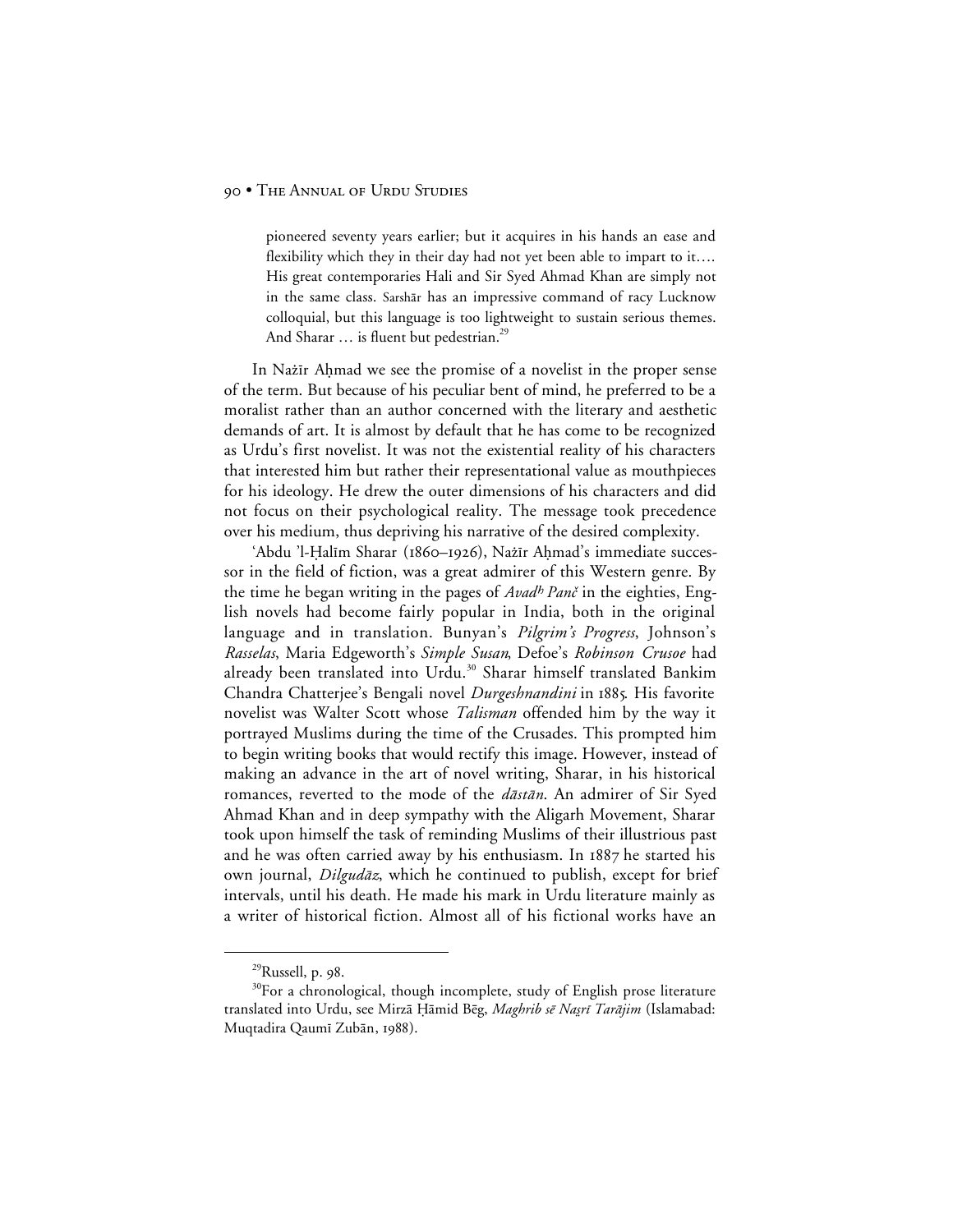underlying objective, namely recreating the past glories of Islam and demonstrating the superiority of Islamic civilization over other non-Muslim, especially Christian, civilizations. His most celebrated work, Flōrā Flōrindā (1899), which, interestingly, he self-consciously calls a " $n\bar{a}vil$ ," illustrates this.<sup>31</sup> It portrays the abominable excesses of the Christians in Moorish Spain, emphasizing the deep corruption which existed in the monastic system prevalent there. The rule of the Moors is depicted as equitable and just, in contrast to Christian rule which was oppressive and corrupt. The contrast between "Muslim" justice and "Christian" depravity has been described in such simple terms that it appears laughable to a modern reader. It seems evident that Sharar became popular because he reminded Muslims of their magnificent history, a balm they sorely needed in their ruined state. However, it goes to the credit of Sharar that he widened the horizons of Urdu fiction by making a large part of the globe—Italy, France, Russia, Spain, Africa—accessible to Urdu readers by weaving together fiction and history. But his works also cannot be designated as novels proper for the same reasons alluded to earlier.

After this considerable gestation period for Urdu prose fiction, Mirza Muhammad Hādī Rusvā (1858-1931) appeared on the scene. His Umrā'õ Jān Adā (1899), allegedly modeled on *Rosa Lambert* by G.W.M. Reynolds  $(1814 - 1879)$ , changed the complexion of Urdu fiction. To this work certainly goes the distinction of being the first novel in Urdu in the most comprehensive sense of the term. Rusvā successfully translated quite a few novels from English into Urdu, including at least three by Marie Corelli  $(1855-1924)$ . He was a self-conscious artist and he set out deliberately to write narrative prose works which scrupulously shunned both the world of fantasy and enchantment popularized by the  $d\bar{a}$ st $\bar{a}$ n and the overt didacticism of some of his contemporaries. He was also the first theorist of the Urdu novel in that his comments about the art of the novel, as he practiced it, made his readers aware of the novel as a distinct genre, despite the fact that his statements did not constitute a coherent and comprehensive theory of the art of the novel in general. In the preface to his novel  $\bar{Z}$ *at-e Sharif* he sets down his own standards, in opposition to the standards that preceded him. He wrote:

I do not possess the inventive power to delineate events that happened

<sup>&</sup>lt;sup>31</sup>Flōrā Flōrinḍā opens with the statement: "Our interesting novel begins about the year AH. 230 (about  $845$  CE)," emphasis added.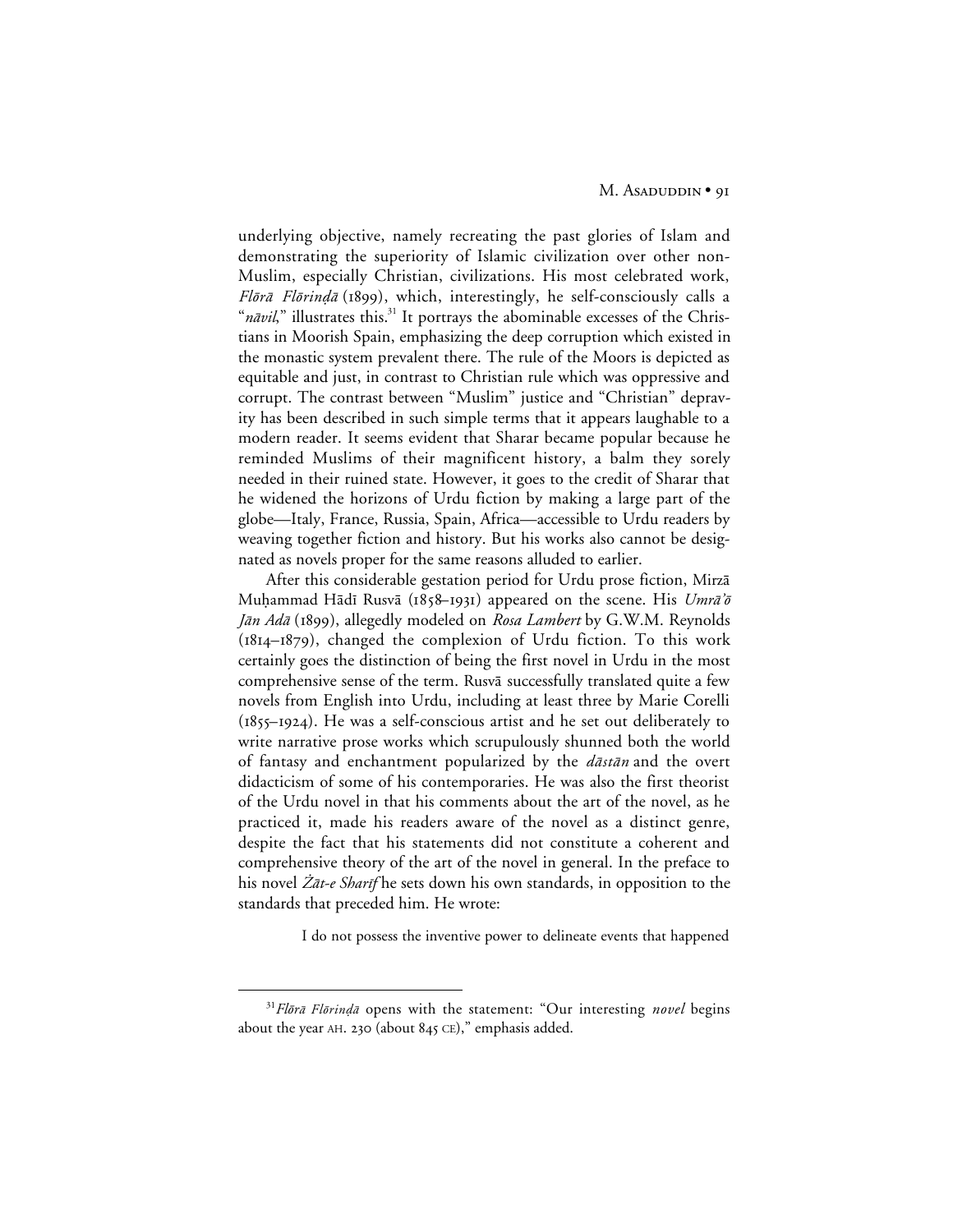thousands of years ago. Besides, I consider it improper to portray a picture which agrees neither with present day conditions nor with those of the past…. $3^{2}$ 

And about the didacticism found in the works of some of his contemporaries, he said:

The art of some contemporary writers is—construct a plot to convey a message and then fill in the details accordingly. I have no quarrel with them; however, my method is the opposite of theirs. My objective is to portray reality as faithfully as I can and I do not concern myself with the conclusions that are to be drawn from them.<sup>33</sup>

And finally, Rusvā ends Żāt-e Sharīf with the statement: "My novels should be regarded as a history of our times, and, I hope, it will be found a useful one."

In the writing of  $Umr\bar{a}'\bar{\sigma}$  *Jan Ada* Rusva follows the tenets articulated by him in these statements to a considerable degree. This novel is a realistic account of contemporary life conveyed through a well-constructed plot and through characters that are life-like and credible. Set in the midnineteenth century, it is written as a first person narrative of an accomplished courtesan of Lucknow. By that time Delhi had lost its former glory as the Mughal capital. Poets and men of art and culture had begun congregating in the opulent and prosperous Lucknow, making it the center of sophistication and refinement. Umra'ō Jān's comment that many people made their living by flaunting their association, genuine or false, with Lucknow makes the reader aware of the extent of the city's reputation in this regard. Through the life of its protagonist, the novel portrays the decay of this culture and the demise of an entire epoch. By the end of the book, Lucknow has been ravaged and the center of power and excellence has gradually shifted to Hyderabad. In a long critical essay on this novel, which has remained unsurpassed in its eloquence and sociological exploration even after almost fifty years, Khurshīdu 'l-Islām suggests that the real hero in  $Umr\bar{a}'\bar{\sigma}$  *Jān Adā* is Lucknow with its culture of poetry, music, mushairas, evening soirées, imāmbāras, marsiyas, Muḥarram, Holi, the fair at 'Aish Bāgh and so on, and that the novel is an

<sup>&</sup>lt;sup>32</sup>(Lucknow: Ashrafi Book Depot, n.d.), pp. 3-4.

<sup>33</sup>*Ibid.*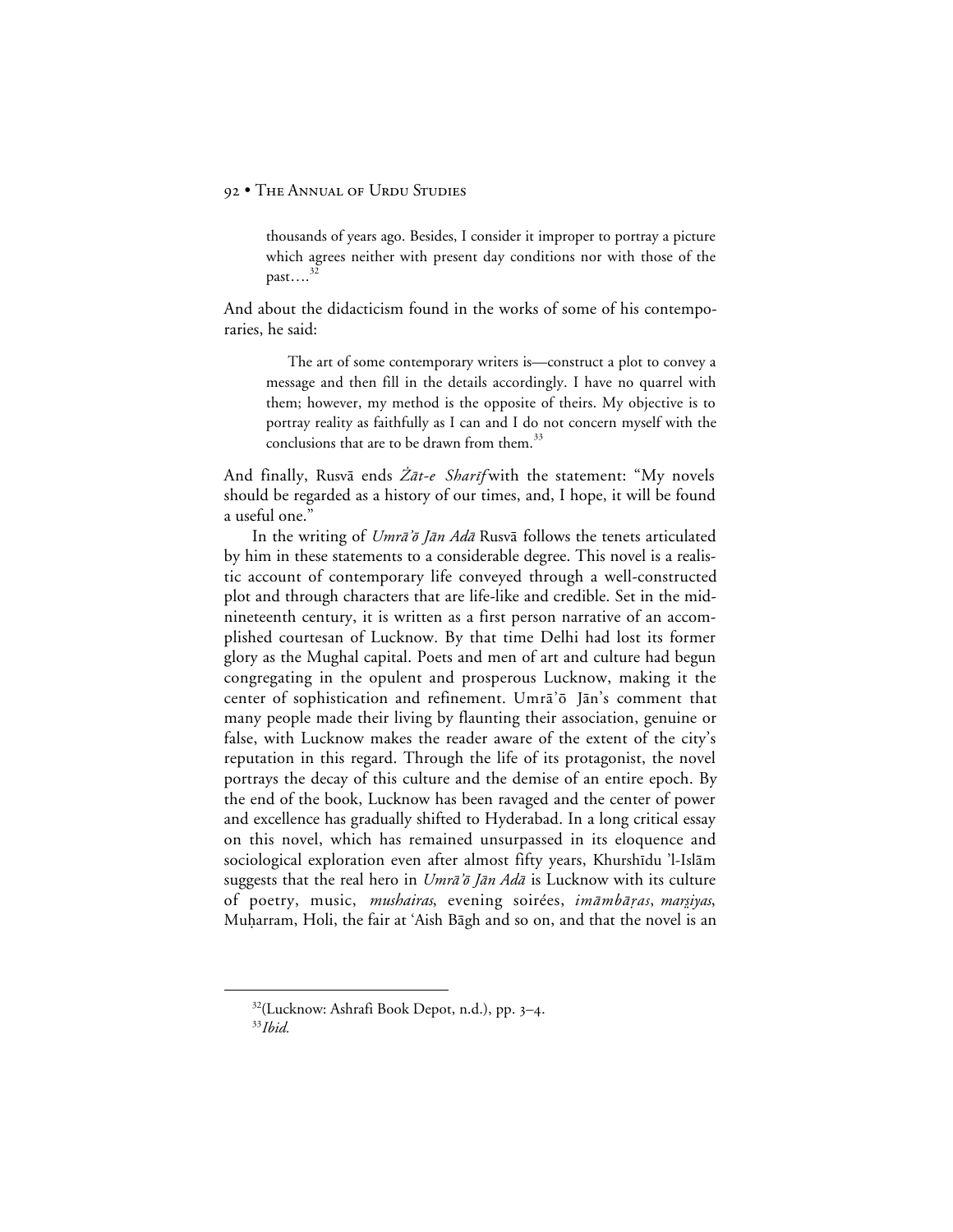elegy on the demise of that hero.<sup>34</sup> We may or may not agree with Islām on the question of the novel's real protagonist. However, Rusva himself has resolved the issue by naming the novel after its central character. In any case, the theme of the novel is certainly the fall of Lucknow and its ethos at a certain period in Indian history.

Though it is Umra'o's life which is the pivot around which most of the incidents in the novel revolve, Rusva has woven into its texture the entire socio-cultural life of Lucknow and, to a lesser extent, vignettes of life in smaller towns such as Kanpur and Faizabad. Rusvā is not interested in the courtesans in the *chowk* for their own sake but because of the way they bring to light the different facets of the socio-cultural life of Lucknow and the countryside around it. They do this through their association with individuals from different segments of society. Rusvā chose Khānam's establishment because, as Islām points out,

This shop contained all kinds of commodities and its customers came from far and near, and from all classes of society. The level of their cultural refinement was different from one another. Among them were the connoisseurs of fine arts as well as barbarians. It was the vantage point from where Rusva could witness the vast decay. $35$ 

The urbane Navāb Sultān Şāḥib, the dashing Navāb Čhabban, the loyalist Rāja, the small-town parvenu Rāshid 'Alī alias Rakkhan Miān, the wily Navāb Muhammad 'Alī Khān, the highway robber Faiz 'Alī, the sanctimonious lawyer's attorney Akbar 'Alī Khān, the Maulvī Şāḥib who teaches Umra'õ and has been in love with Husainī for years, the old Navāb who is the butt of Bismillah Jān's ridicule—all converge on Khānam's house of ill repute. Through their reactions and responses and through their use of an idiom peculiarly their own they all offer different perspectives which help the reader look at the society from different angles. They have been individualized and each of them has been given distinctive traits that make them memorable. Furthermore, Rusva's genial, sometimes wry, humor makes even the most ordinary characters endearing. For instance, the feckless, dimwitted imam of the mosque in Kanpur whom Umra'ō Jān teases constantly even though she needs his help. Using fine brushstrokes Rusvā has immortalized this otherwise banal

 <sup>34&</sup>quot;Umr≥'å J≥n Ad≥," in Khurshµdu 'l-Isl≥m, Tanqµd®- (Aligarh: Educational Publishing House, 1977; 1957), pp. 80-194.

<sup>&</sup>lt;sup>35</sup>*Ibid.*, p. 100.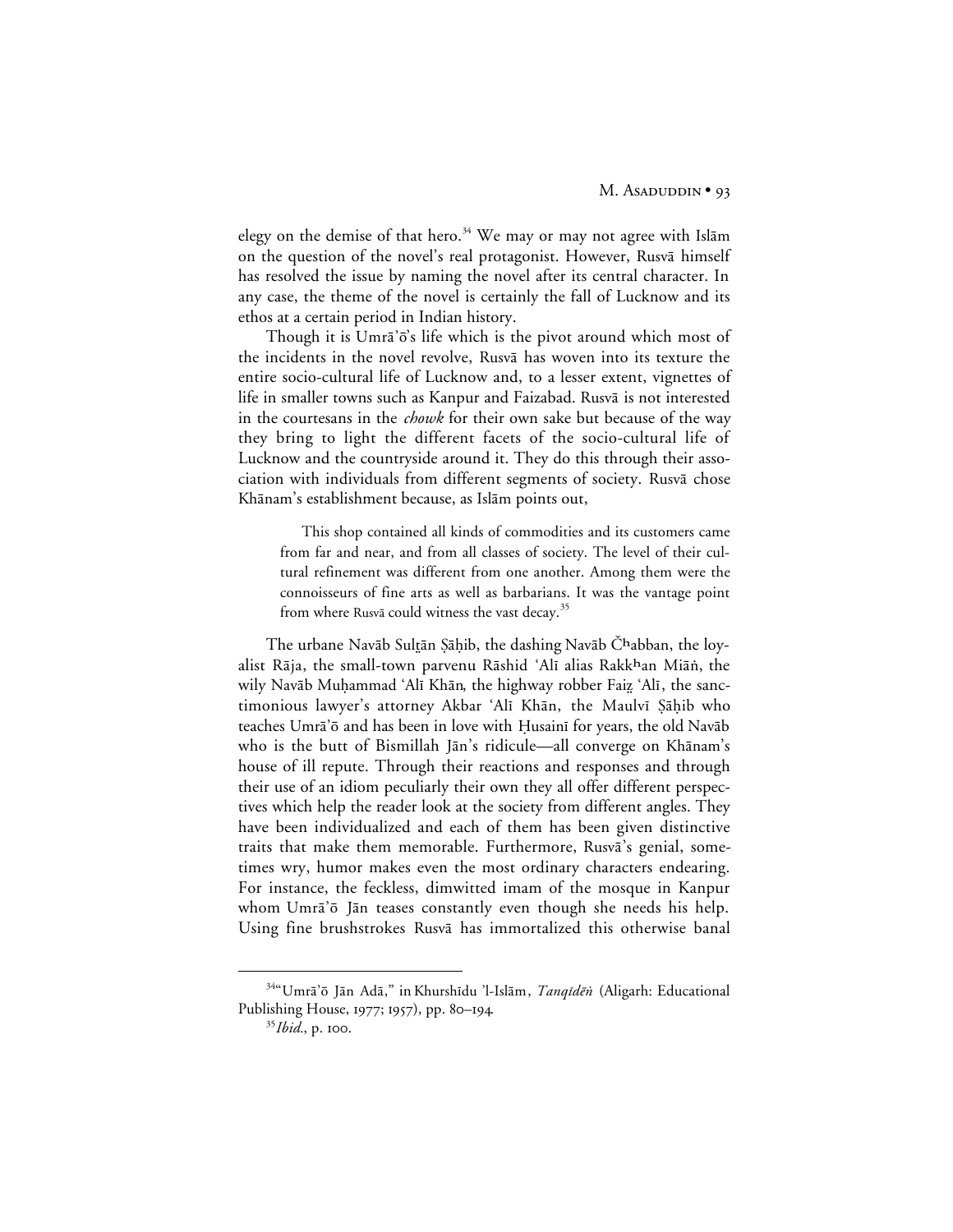#### 94 • THE ANNUAL OF URDU STUDIES

character.

Even the *tavāifs*, all taught by the same teachers and practicing the same skills, have been individualized so that they each have their own identity. Bēgā Jān excels in music, Khurshīd in dancing. Umrā'ō Jān excels in both, besides being an accomplished poet. Bismillah Jān's sole asset is her body. Khānam Jān suits her role perfectly; she is every inch the powerful mistress of a reputable brothel, unmatched in her seduction and cunning. Būā Ḥusainī serves as a perfect foil to her. Rusvā's novel presents a truly realistic account of the courtesans' life. His intimate acquaintance with this life helps him create characters and situations that are lively, interesting and entirely credible. Recent studies of the life and times of courtesans in Lucknow confirm that the mores, manners and professional ethics of courtesans, and the role they played in the society of that time as depicted in the novel, are generally correct and authentic.<sup>36</sup>

The Mutiny of 1857 which occurs in the second half of the novel gives it a special poignancy. However, the enormous changes brought about by this cataclysmic event have not been described directly, only suggested through its effects on the fate of the characters and on social life. The presence of some historical personalities, such as Bahū Bēgam, Bēgam Malika Kishvar, Navāb Vājid 'Alī Shāh, Prince Mirzā Sikandar Hashmat, and Prince Mirzā Birjīs Qadr, enhances the verisimilitude, though it must be said to the credit of Rusva that he does not strain for effect in this regard.

Apart from the historical accuracy and the debate about whether Umrā'ō Jān herself was a historical personality or not (the presence of a mosque between Bondi and Nanpara in Uttar Pradesh called "Umra'ō Jān kī Masjid" is cited by some as giving credence to the view that Umra'ō Jān had indeed existed in real life), $37$  what is significant is Rusva's portrayal of individuals and events as credible and convincing. Historical accuracy and

<sup>&</sup>lt;sup>36</sup>See Veena Talwar Oldenburg, "Lifestyle as Resistance: The Case of the Courtesans of Lucknow," in *Lucknow: Memoirs of a City*, ed. Violette Graff (New Delhi: Oxford University Press, 1997), pp. 136-154; about Umrā'ō Jān Adā Oldenburg says: "The influence this novel has exerted on the popular imagination is enormous; it is the single most important source of information on the courtesans of Lucknow, and by extension, the entire profession as it was practised in the nineteenth century, in northern India" (p. 141). See also Oldenburg's *The Making of Colonial Lucknow, 1856–77* (Princeton: Princeton University Press, 1984).

<sup>&</sup>lt;sup>37</sup>Qurratu 'l-'Ain Ḥaidar, "Khānam Jān kī Tauba," *Jāmi'a*, 92:1–3, p. 41.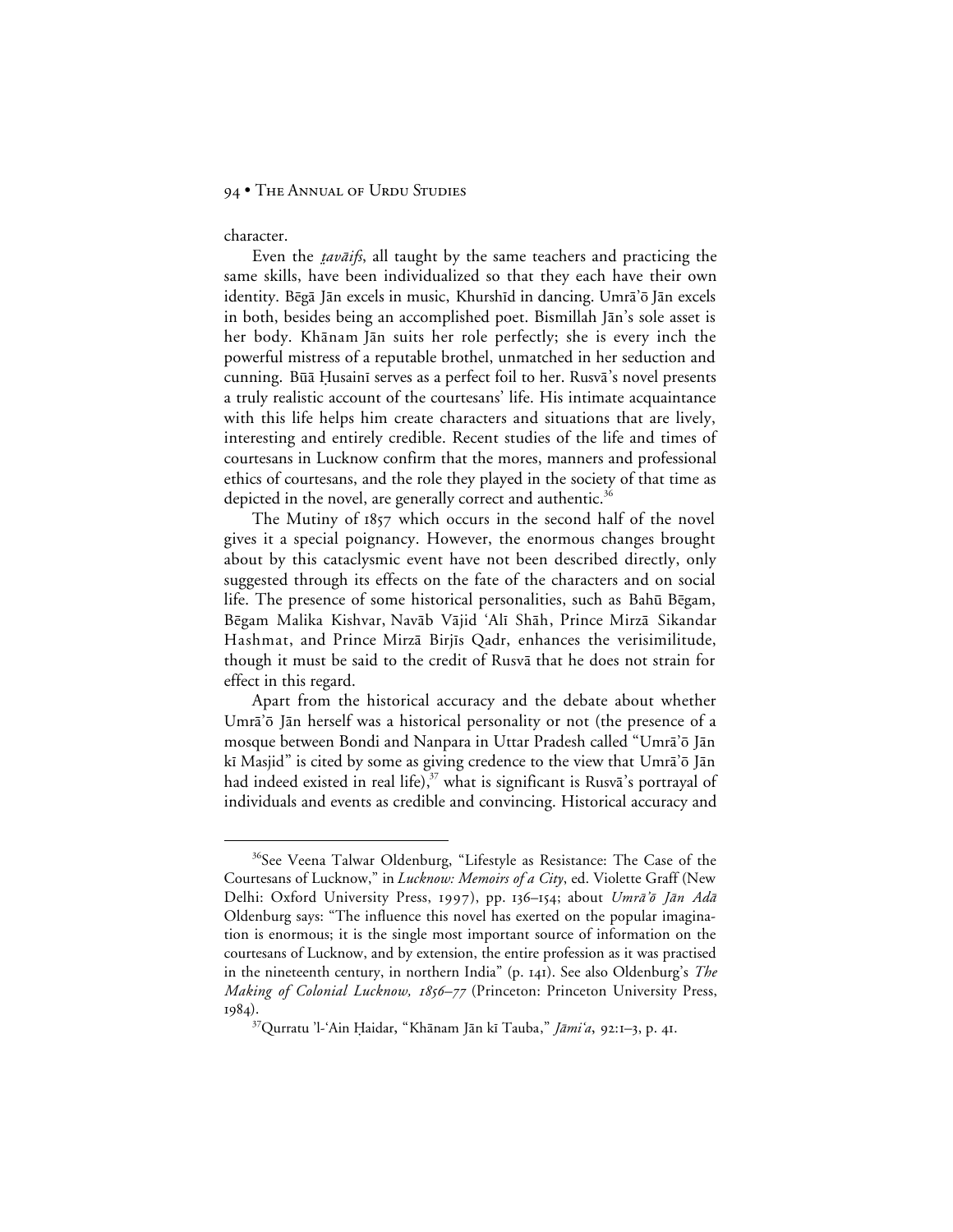mimetic realism are not virtues sufficient in themselves for determining the literary merit of a work. It is what the writer makes of them in terms of his overall vision that determines their value. Rusva integrates history and fiction and weaves the destiny of his characters in a way that creates an enduring work of literature.

Umrā'ō Jān Adā also presents a more complex and sophisticated portrayal of human character and of good and evil. Whereas in the earlier works of Urdu prose fiction characters were depicted in black and white terms without any shades of grey, this novel offers much more. Through the vicissitudes of her life Umra'ō acquires a deep knowledge of human nature and this brings her wisdom and peace:

Personally, I think that no one is wholly bad, and there is some good to be found in everyone. You have probably heard it said about the thieves of the past that if you make a friend of them, then you will always get along very well. Without some element of goodness, life would be impossible.  $(151)^{38}$ 

Similarly, Umrā'ō Jān's perception of virtue and sin is also more subtle. Though she makes ritual obeisance to the tenets of religion and regrets that she is living in sin, these seem to be mere rhetorical flourishes. Her more complex understanding of moral issues comes out in several places through her defense of her own way of life. When the narrator asks her what punishment she anticipates for her sinful existence which has required hurting many hearts, she says: "There should not be any. In the way that I harmed hearts there was also much pleasure, and the pleasure makes up for the pain"  $(152)$ .

Rusva is a storyteller par excellence. His first person narration strikes a note of intimacy with the reader and contributes to the story's realism. The narrative moves forward mainly by means of a dialogue between Umra'ō and Rusvā. However, the discerning reader must distinguish between Rusvā the man and Rusvā the narrator because he appears in different masks at different times. The plot is tightly constructed and coherent, except for the rather contrived opening of the novel and the narrator's long, gratuitous peroration concerning the virtue of wedlock,

<sup>&</sup>lt;sup>38</sup>There are many Urdu editions of the novel. I have used the Maktaba Jamia, New Delhi, edition. The quotations in English are from *Umrao Jan Ada*, trans. David Matthews (Calcutta: Rupa & Co., 1996), with page numbers in parentheses.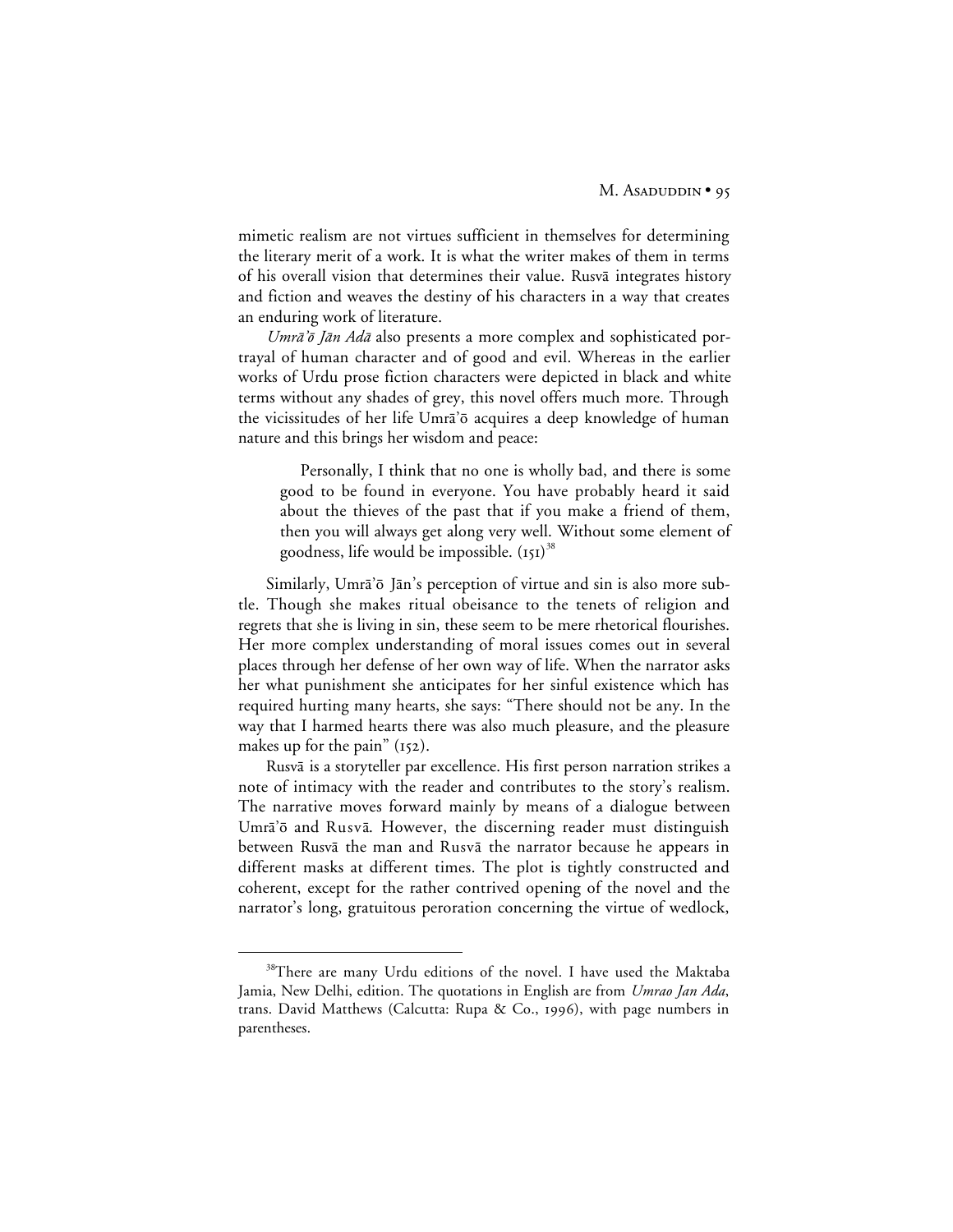which seems to be no more than a kind of pandering to conventional morality. The passage of time is deftly indicated through Umra'ō's reminiscences and remembrances of past events in her own life or of some contemporary historical event.

In the above, I have endeavored to outline the circumstances that led to the growth and development of the Urdu novel and to describe the different stages of this development. The answer to the question of which work should be regarded as the first Urdu novel will depend on the features considered essential for a novel. As pointed out earlier, it was not simply a matter of formal features being borrowed from the West. Rather it was a certain concept of human character and a particular kind of worldview which facilitated the gradual sophistication of the genre in the late nineteenth and in the twentieth century in India. It would be a mistake to view the development of the Urdu novel as an isolated event, divorced from its socio-historical context. It must be looked at in terms of its relationship to other significant developments in society, brought on primarily because of the colonial encounter—viz., the urge for social reform, the translation of Western fiction, colonial bilingualism, the development of periodical literature, etc. I have tried to demonstrate that although we apply the term "novel" loosely to a number of works, it is only Rusvā's Umrā'ō Jān Adā that can be called a novel in every sense. It is a pity that Rusvā's Umrā'õ Jān Adā remained a singular achievement with no worthy successor until the emergence of Premchand, who moved on a different terrain. The promise of future perfection held out by this first novel has remained largely unfulfilled. There are ruptures and discontinuities in the tradition that need to be investigated. Nirmal Verma, one of the most self-conscious contemporary practitioners of the genre in Hindi, highlights the challenges that Indian novelists face in modern times in his essay, "Culture, Time and the Indian Novel," which may also throw some light on the failure of Urdu novels to make a decisive impact on contemporary literature. He writes:

The modern Indian writer faces a greater risk. For while pursuing a genre like the novel, he will have to be self-conscious and logical like a western writer but he will also have to highlight the limits of this genre—an impersonal, ahistorical, "myth-laden abyss" of memories—and